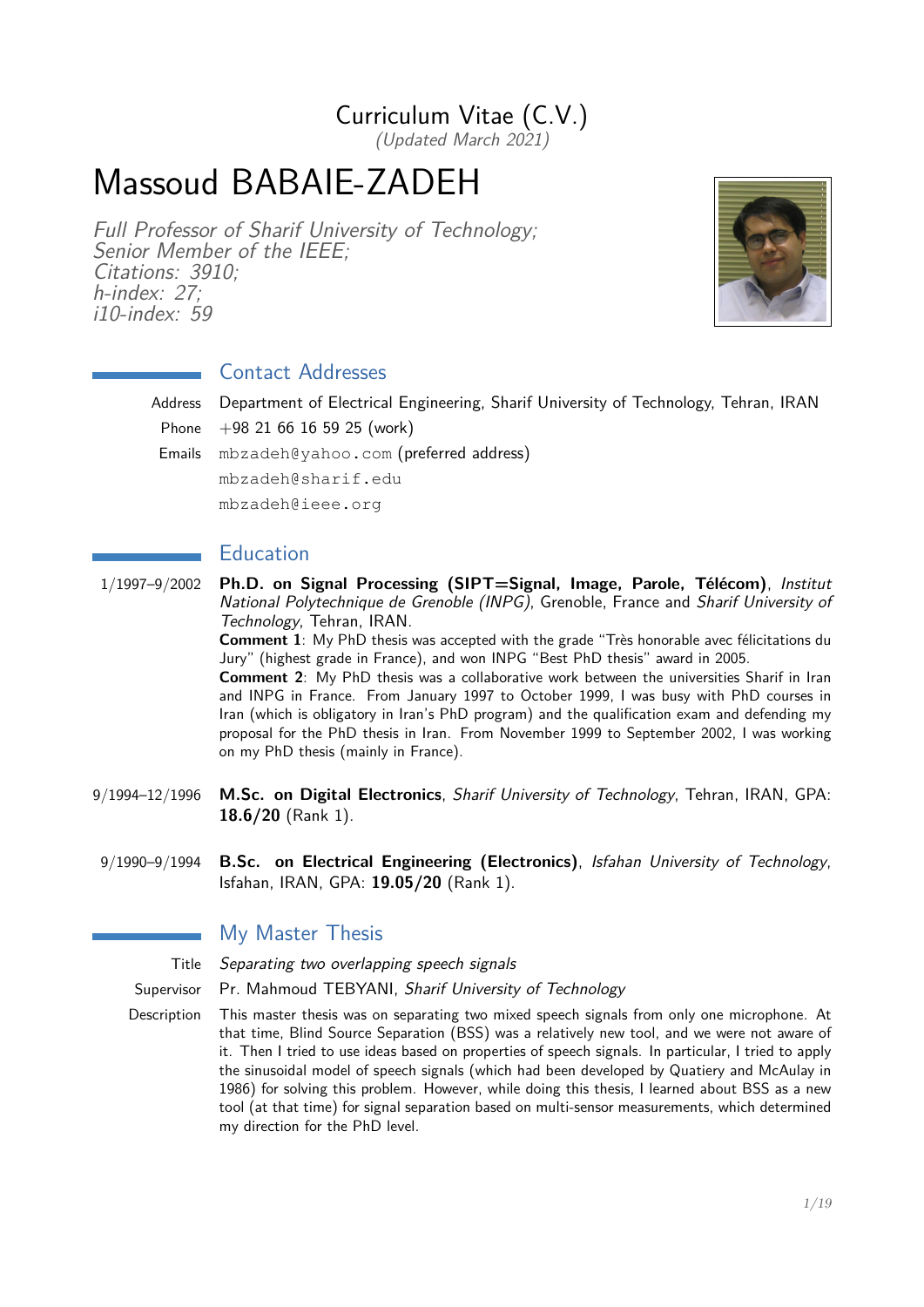## My Ph.D. Thesis

Title On Blind Source Separation in Convolutive and Non-Linear mixtures

Supervisors Pr. Christian JUTTEN, Institut National Polytechnique de Grenoble (INPG), and Dr. Kambiz NAYEBI Sharif University of Technology

Description In my Ph.D thesis I was looking for a method for blind separating convolutive Post Non-Linear (PNL) mixtures. The main problem was that the methods already developed for separating PNL mixtures (as a special case of nonlinear mixtures which is theoretically separable) and the methods already developed for separating convolutive mixtures were based on too different ideas, and they could not be combined to separate convolutive PNL mixtures. Then I focused on Mutual Information as an exact measure of independence, and developed a general method for mutual information minimization, which can be used in almost any mutual information minimization problem. My method was based on a function that I called Score Function Difference (SFD), and I showed that it acts virtually as a 'gradient' for mutual information. Based on this approach, I developed a set of methods for separating linear, convolutive, PNL, and convolutive PNL mixtures.

> Moreover, at that time, many experts in the field believed that general nonlinear mixtures might be separable if we assume that the mixing system is 'smooth'. However, in my PhD thesis, I constructed a counter-example to show that even a smooth nonlinear mixing system may be non-separable.

> As mentioned earlier, my PhD was a collaboration ('co-tutelle' PhD) between Sharif University of Technology (Iran) and INP de Grenoble (France). I spent about two years in Iran taking the courses, and then three years working on my thesis, mainly in France, and under supervision of Pr. Christian JUTTEN (the inventor of BSS/ICA). More precisely, I passed 2 years in France and one year in Iran:

-November 1999 to September 2000 in France,

- -September 2000 to October 2001 in Iran,
- -October 2001 to October 2002 in France.

I defended my PhD thesis on 20 September 2002 in France, in front of the following jury:

- 1. Pr. Dinh-Tuan PHAM, INPG, president of the jury,
- 2. Pr. Christian JUTTEN, INPG, thesis' supervisor,
- 3. Dr. Kambiz NAYEBI, Sharif University of Technology, thesis' supervisor,
- 4. Pr. Pierre COMON, University of Nice, reviewer ('rapporteur'),
- 5. Pr. Jean-Françoise CARDOSO, ENST Paris, reviewer ('rapporteur'),
- 6. Pr. Masoomeh NASIRI, Sharif University of Technology, examiner.

## Experiences before becoming a faculty member

Before becoming a faculty member of Sharif University (in October 2003), during my MS and PhD studies in Iran, I was working part-time for Iranian companies. When I was in France for my PhD thesis (11/1999–9/2000 and 10/2001–10/2002), I had a scholarship from the French government. The detailed list is given below.

### Industrial experiences during my M.S and Ph.D. studies

- 1995 Part-time digital circuit designer, Pardazesh-Iran company, Tehran, Iran. It was a small design company (with about 10 employees), active on design and implementation of Voice Mail systems.
- 1996–1998 Part-time digital circuit designer, Fara-Pardaz company, Tehran, Iran. It was a small design company (with about 10 employees), active on design and implementation of Voice Mail systems.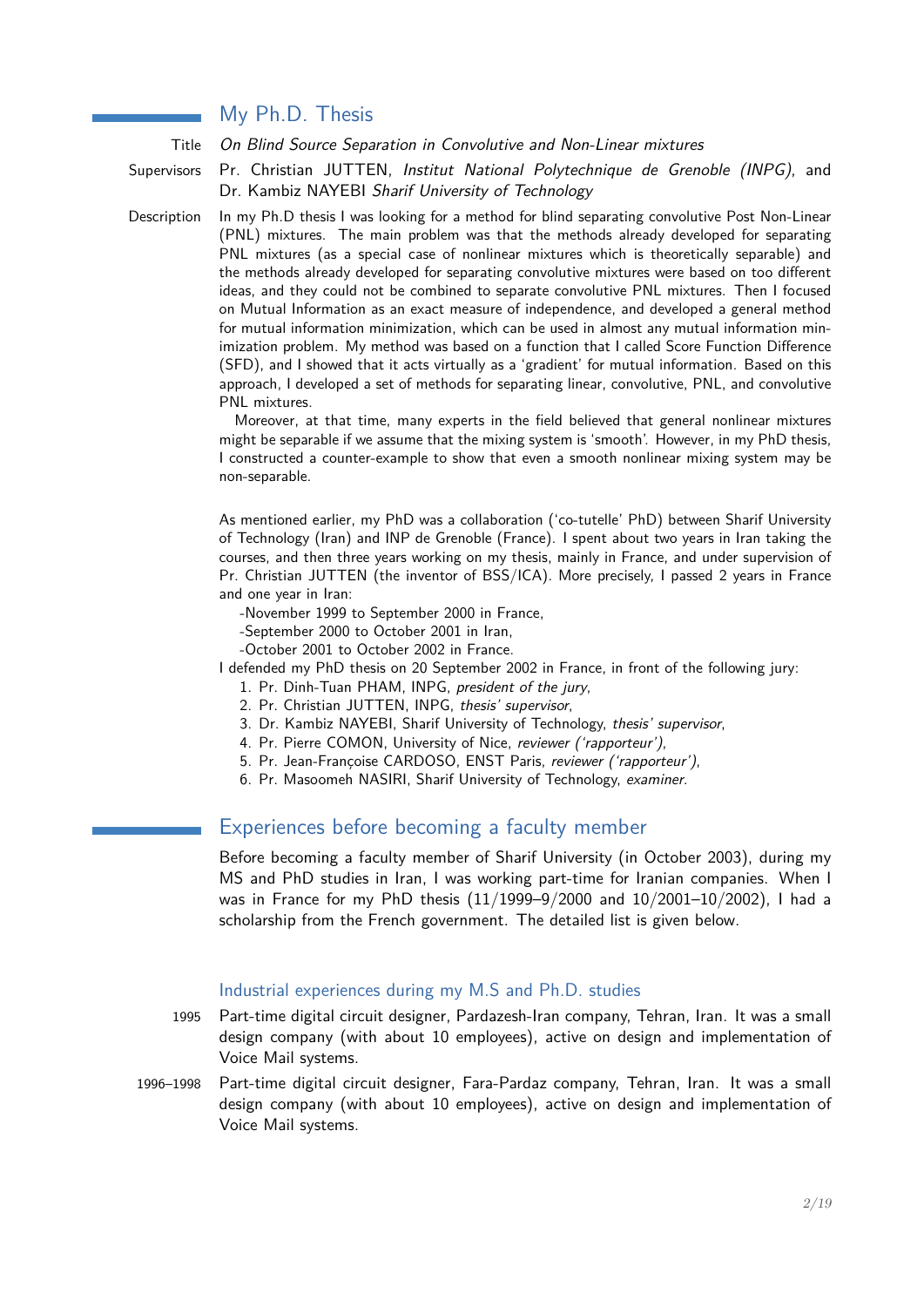- 10/1998–10/1999 Part-time member of R&D group of Informatics Services Corporation (ISC), Tehran, Iran. It is a big company (with more than 1000 employees) active on VSAT satellite networking, used to interconnect the banks of Iran.
- 11/1999–9/2000 Full-time researcher/PhD student in LIS (Laboratory of Images and Signals), INPG, Grenoble, France.
- 10/2000–10/2001 Again, part-time member of R&D group of Informatics Services Corporation (ISC), Tehran, Iran.
- 10/2001–10/2002 Full-time researcher/PhD student in LIS (Laboratory of Images and Signals), INPG, Grenoble, France.

#### Academic experiences during my M.S and Ph.D. studies

- 1994–2002 **Student academic works**, Teacher Assistant (TA) of courses: "Signals&Systems" (34 hours, 1994), "Electromagnetic" (17 hours, 1995), "DSP" (17 hours, 1996), "Image Processing" (17 hours, 2000); and Teaching "Digital Design" (51 hours, 1997).
	- 1998 **Organizing a tutorial**, titled "Electromagnetic Interference (EMI) control in digital circuits" at the 1st Student Conference on Electrical Engineering, Tehran, Iran.

#### Experiences after my PhD but before becoming a faculty member

- 2/2002–4/2003 Three months work in "Tecteon" company. It was a small company (with about 20 employees) active on design and implementation of "Echo Canceller" to be used in digital telephone switches.
- 4/2003–10/2003 My national services in Iran (teaching in Sharif university, but without a complete salary). At that time, the duration of national service in Iran was 21 months, however, after 7 months of service, thanks to a new law, I obtained an exemption of service because of my 3rd rank in MSc national concours in Iran.
- 10/2003–present Faculty member of Sharif University of Technology, Tehran, IRAN.

## Faculty membership at Sharif University of Technology

I became a faculty member of the Electrical Engineering Department of Sharif University of Technology on October 2003:

- 2003-2008 Assistant Professor,
- 2008-2015 Associate Professor.
- Since Dec. 2015 Professor.

#### Moreover:

- I got "tenure" in July 2010.
- I became a "Senior Member" of the IEEE in July 2009.

## Visiting professor experiences

June to August 2006 (3 months) **Invited assistant professor (Maître de Conférence Invité)**, INP de Grenoble, Grenoble, France.

Working with Professor Christian Jutten.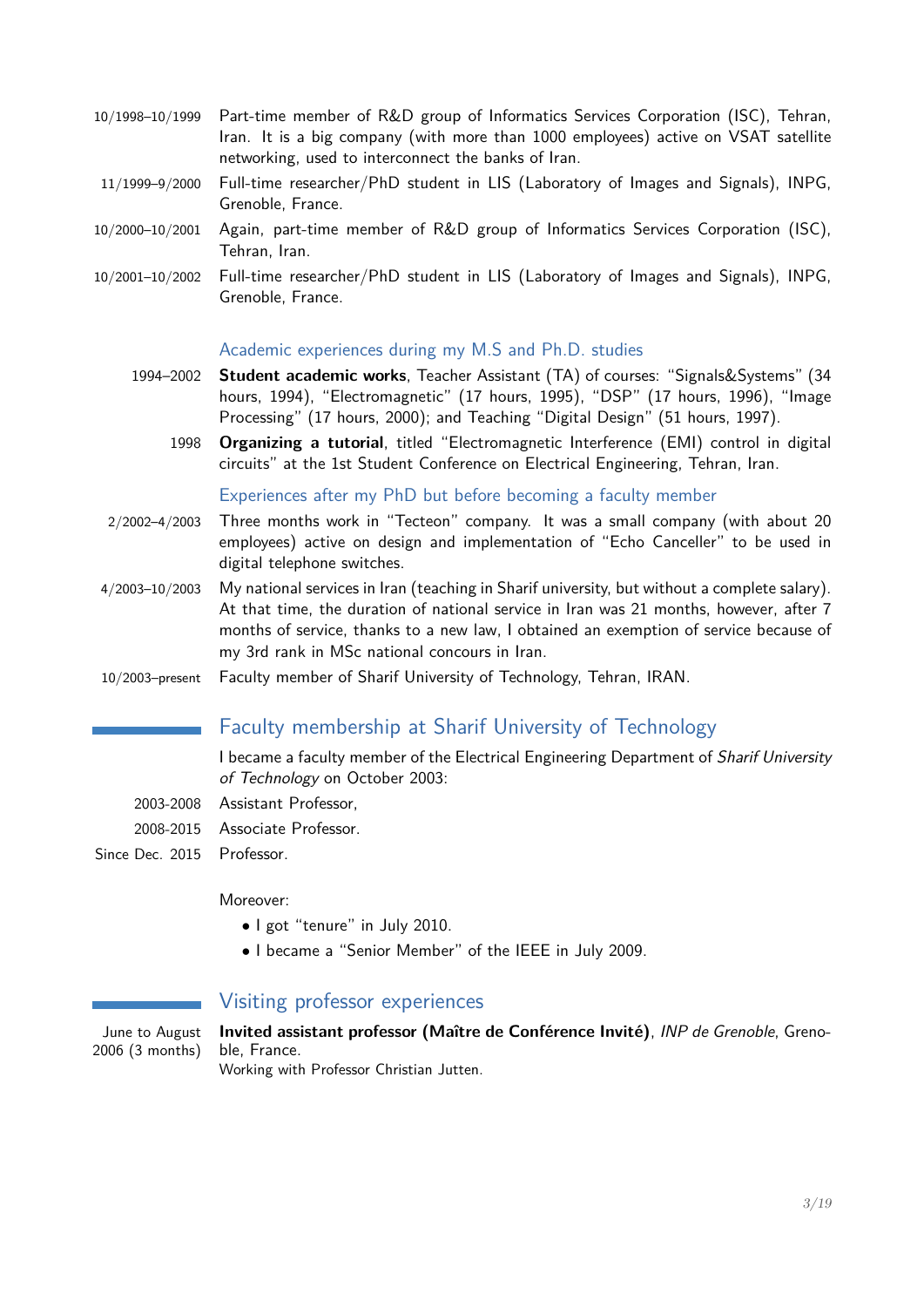| July 2008 (one<br>month)                              | Invited assistant professor (Maître de Conférence Invité), Université d'EVRY Val<br>d'Esonne, Paris, France.<br>Working with Dr. Vincent Vigneron. |
|-------------------------------------------------------|----------------------------------------------------------------------------------------------------------------------------------------------------|
| October 2010 to<br>October 2011<br>$(1 \text{ year})$ | <b>Visiting faculty</b> , <i>University of Minnesota</i> , Minneapolis, USA.<br>Working with Professor Georgios Giannakis.                         |
| July 2016 (one                                        | <b>Invited visiting professor</b> , <i>GIPSA-Lab</i> , Grenoble, France.                                                                           |
| month)                                                | Working with Professor Christian Jutten.                                                                                                           |
| June 2017 (two                                        | <b>Invited visiting professor</b> , <i>GIPSA-Lab</i> , Grenoble, France.                                                                           |
| weeks)                                                | Working with Professor Christian Jutten.                                                                                                           |

July 2018 (three weeks) **Invited visiting professor**, GIPSA-Lab, Grenoble, France. Working with Professor Christian Jutten.

## **Teaching**

I have thought the following courses in Sharif University of Technology since 2003.

• "Adaptive Filters theory" (15  $\times$  45 hours), graduate.

• "Numerical Optimization" (12  $\times$  45 hours), graduate. Designed by myself and thought for the first time in fall 2007.

• "Blind Source Separation (BSS) and Sparse Signal Processing" (10  $\times$  45 hours), graduate. Designed by myself and thought for the first time in spring 2009.

• "Multimedia Signal Processing" (4  $\times$  45 hours), undergraduate/graduate. Designed by myself and thought for the first time in spring 2006.

- "Signals&Systems" ( $11 \times 45$  hours), undergraduate.
- "Digital Signal Processing" (10  $\times$  45 hours), undergraduate/graduate.
- "Probability and Statistics" (once, 45 hours), undergraduate.
- "Digital Design" (once, 45 hours), undergraduate.

## Laboratory directorship

**Signal Processing research laboratory:** Since 2004, I have been the director of the Signal Processing research laboratory in Sharif University of Technology. This is a small laboratory composed of about 15 students in PhD, MS and BS levels, and since then it has been very active specially in theoretical research on Blind Source Separation (BSS) and Sparsity-aware Signal Processing.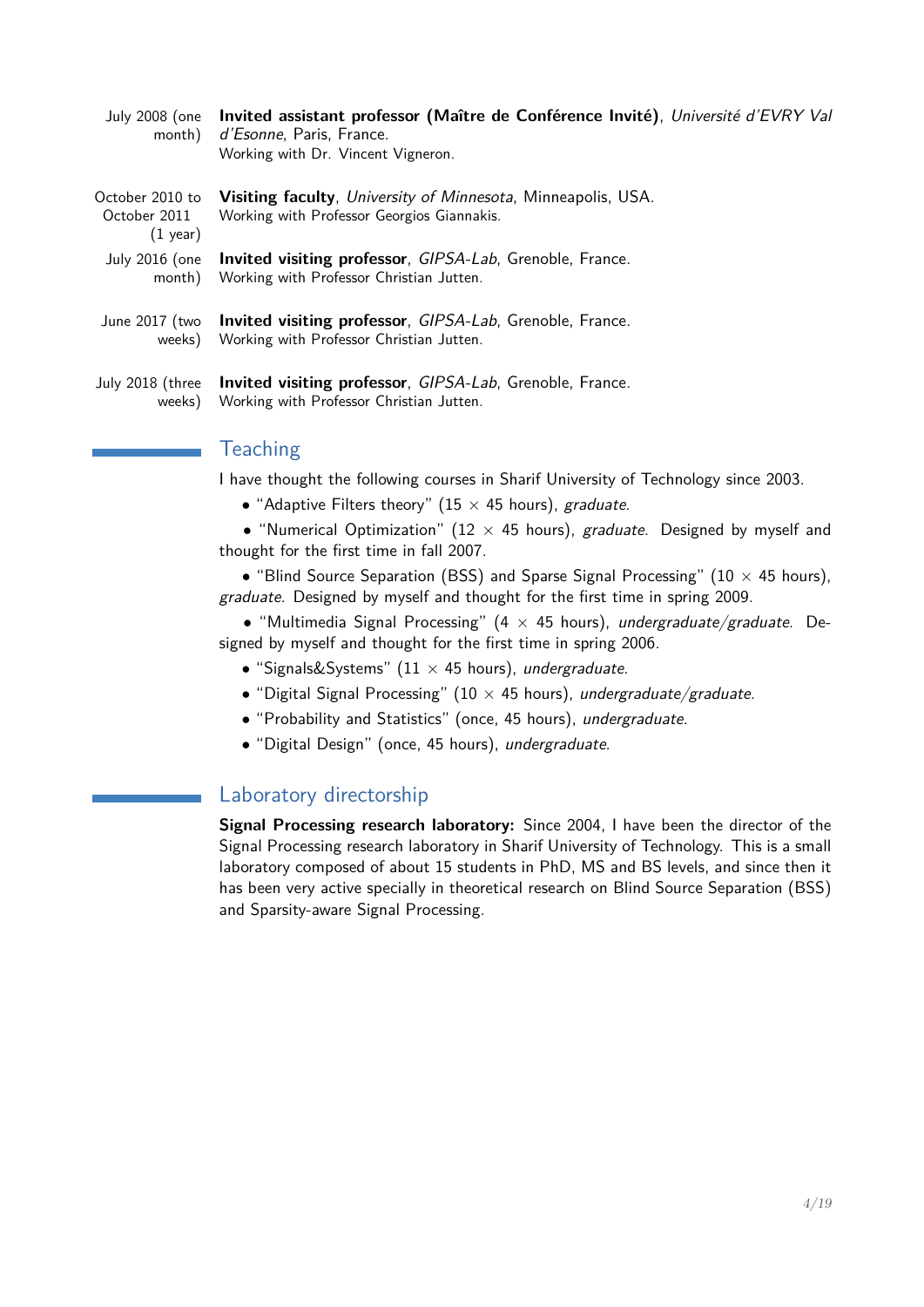**Educational laboratory on digital signal processing:** I, with the help of 4 B.Sc. students, established in 2007 an 'educational' laboratory to teach working with Digital Signal Processors (based on TMS320C6416). As far as I know, this was the first time that such a lab was established in an Iranian university. This is a 1 unit course, in which students learn to work with TMS320C6416 DSP's by doing practical experiments. After designing the instruction manual and buying a set of boards, the course was first presented in 2007 in the location of our signal processing 'research' lab. After 6 consecutive presentations of the course and correcting the instruction manual several times, since fall 2010, this educational laboratory was moved to its own and separate location called "DSP educational lab".

The lab was modified in 2017, with the help of 3 students, to include experiments with Raspberry-Pi boards and software-defined radio (SDR) modules using MATLAB.

## Supervised Theses

In summary, I have supervised/co-supervised:

- 6 finished Ph.D thesis,
- 38 finished M.Sc. theses.
- 3 running M.Sc. theses,
- 2 running Ph.D. theses.

The details are given below.

#### Finished Ph.D thesis

- 2010 1. Mr. Hadi Zayyani, "SCA and its applications".
- 2015 2. Mr. Mohammad-Reza Malek-Mohammadi, "Sparse representation and its applications in multi-sensor problems."
- 2017 3. Mr. Alireza Hariri, "Signal processing in compressed sensing domain without signal representation."
- 2018 4. Ms. Farnaz Sedighin, "Multimodal blind source separation."
- 2018 5. Mr. Mostafa Sadeghi, "Dictionary learning for high dimensional data."
- 2018 6. Ms. Bahram Ehsandoust, "Blind source separation in nonlinear mixtures." This was a joint PhD thesis, co-supervised with Professor Christian Jutten and Professor Bertrand Rivet in University of Grenoble-Alpes (UGA) in Grenoble, France.

#### Finished M.Sc. theses

- 2003 1. Ms. Samareh Samadi, "Adaptive techniques for estimating Score Function Difference (SFD) and its application to Blind Source Separation." In reality, I was the first supervisor of this thesis, but since at that time I was doing my national services in the university and I was not yet a faculty member, officially, I was only a consultant (and the official supervisor was Dr Kambiz Nayebi).
- 2004 2. Mr. Mahmoud Ferdosi-Zadeh, "Blind Separation of Speech Signals." In reality I was the first supervisor, but officially, with reasons similar to above, I was the second supervisor (not consultant however as above). The first supervisor was officially Dr Farokh A. Marvasti.
- 2004 3. Mr. Hamed Moti-ian, "Blind separation of speech signals in the frequency domain." Co-supervised with Dr. Farokh A. Marvasti. I was the first supervisor.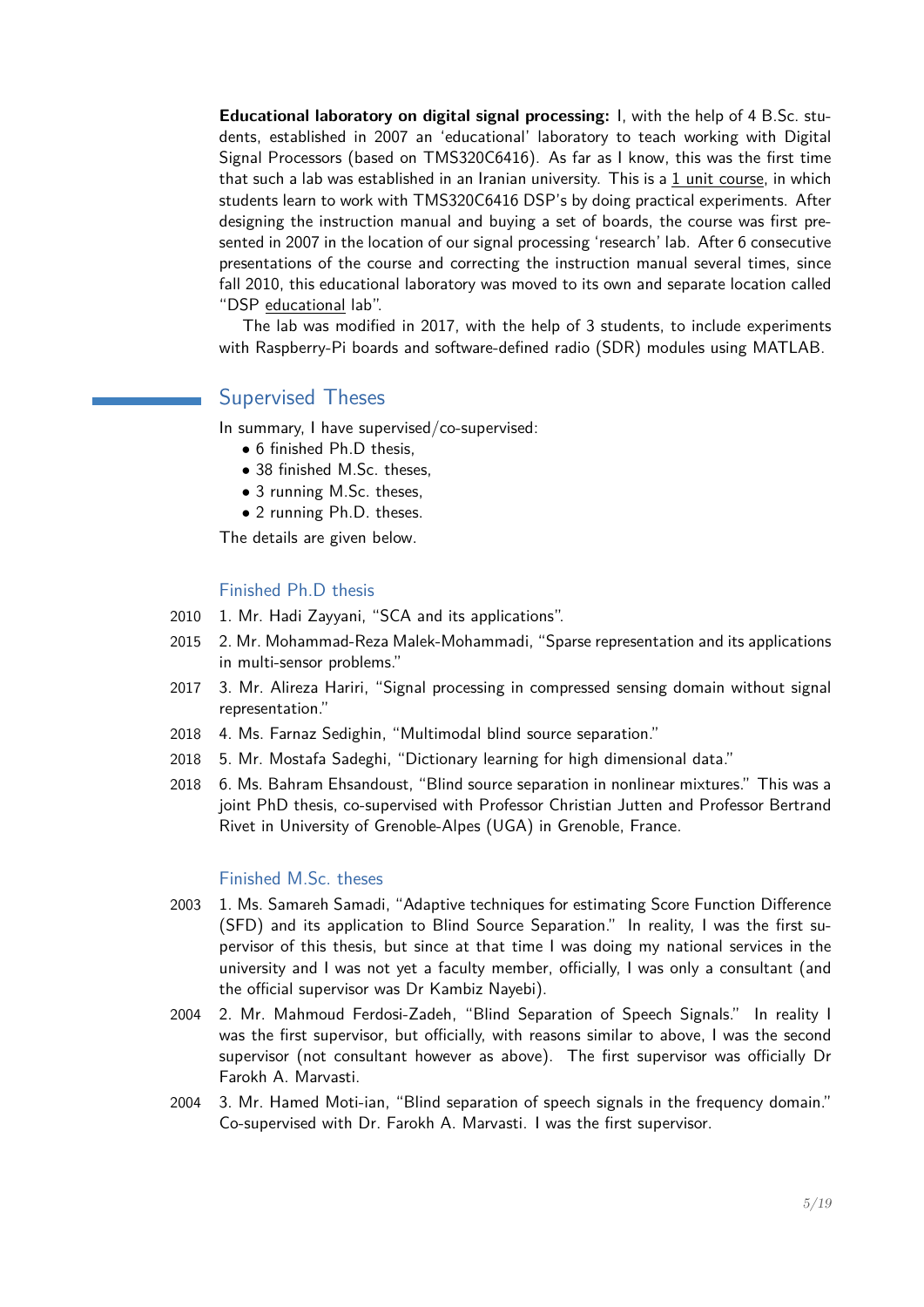- 4. Mr. Mazda Hamdi, "Using Blind Source Separation techniques for beamforming." Co-supervised with Dr. Farokh A. Marvasti. I was the first and main supervisor.
- 5. Mr. Arash Ali Amini, "Underdetermined Sparse Component Analysis (SCA)."
- 6. Mr. Rahil Mahdyian, "Using SCA for underdetermined speech separation in frequency domain."
- 7. Ms. Soodeh Ahani, "Optical Character Recognition (OCR) based on Sparse Decomposition."
- 8. Mr. Farnoud Merrikh-Bayat, "Removing bleed-through effect of scanned documents using nonlinear BSS techniques."
- 9. Mr. Seyyed-Ali HesamMohseni, "Coded Compressed Sensing."
- 10. Mr. Aboozar Ghaffari, "Image denoising based on sparse decomposition."
- 11. Ms. Armin Eftekhari, "Identification based on Retinal Images." He was an MS student of Khajeh-Nasir University (working with Dr Hamid Abrishami-Moghaddam), and I was a consultant of this MS thesis.
- 12. Ms. Zahra Sadeghipour, "Image denoising based on sparse decomposition."
- 13. Mr. Hamid Palangi, "Image compression based on sparse decomposition and Mixed-Transform techniques."
- 14. Ms. Fatemeh Mokhtari, "Removing show-through effect of scanned documents using nonlinear BSS techniques."
- 15. Ms. Mahsa Akhbari, "Activation detection in fMRI images based source separation." Co-supervised with Dr. Emad Fatemizadeh. I was the second supervisor.
- 16. Mr. Rad Nia-Zadeh, "Sparse Channel Estimation."
- 17. Mr. Sina Hamidi, "Application of Sparse Decomposition to Optical Character Recognition (OCR)."
- 18. Mr. Kian Hajisami, "Application of Blind Source Separation in Information Hiding."
- 19. Ms. Sara Nayyer, "Applications of Sparse representation in image processing."
- 20. Ms. Azar Zandifar, "Applications of Blind Source Separation and Nonnegative Matrix Factorization in unmixing hyperspectral date."
- 2012 21. Mr. Hooshang Ghasemi, "Applications of Matrix Completion in Image Processing."
- 22. Mr. Mohammad-Mehdi Mojahedian, "Applications of Matrix Completion in Telecom."
- 23. Mr. Mohsen Amid-Zadeh, "Source localization and tracking".
- 24. Mr. Mostafa Sadeghi, "Dictionary Learning for Sparse Representation".
- 25. Mr. Mojtaba Sahraee, "Applications of Sparse Representation in Image Superresolution."
- 26. Mr. Ali Hashemi, "Compressed Spectrum Sensing in Cognitive Radio Networks." Co-supervised with Pr. Masoumeh Nasiri-Kenari. I was the second supervisor.
- 27. Mr. Majid Ghassimi, "Blind separation of underdetermined mixtures of speech signals based on sparse representation."
- 28. Mr. Mohsen Ghassimi, "Distributed Compressed Sensing and its applications in Distributed Sensor Networks."
- 29. Mr. Sajjad Daei, "Algorithms for sparse channel estimation."
- 30. Mr. Sajjad Amini, "Dictionary learning and its application in image denoising."
- 31. Ms. Sepideh Azarian, "Digital Image Forensics."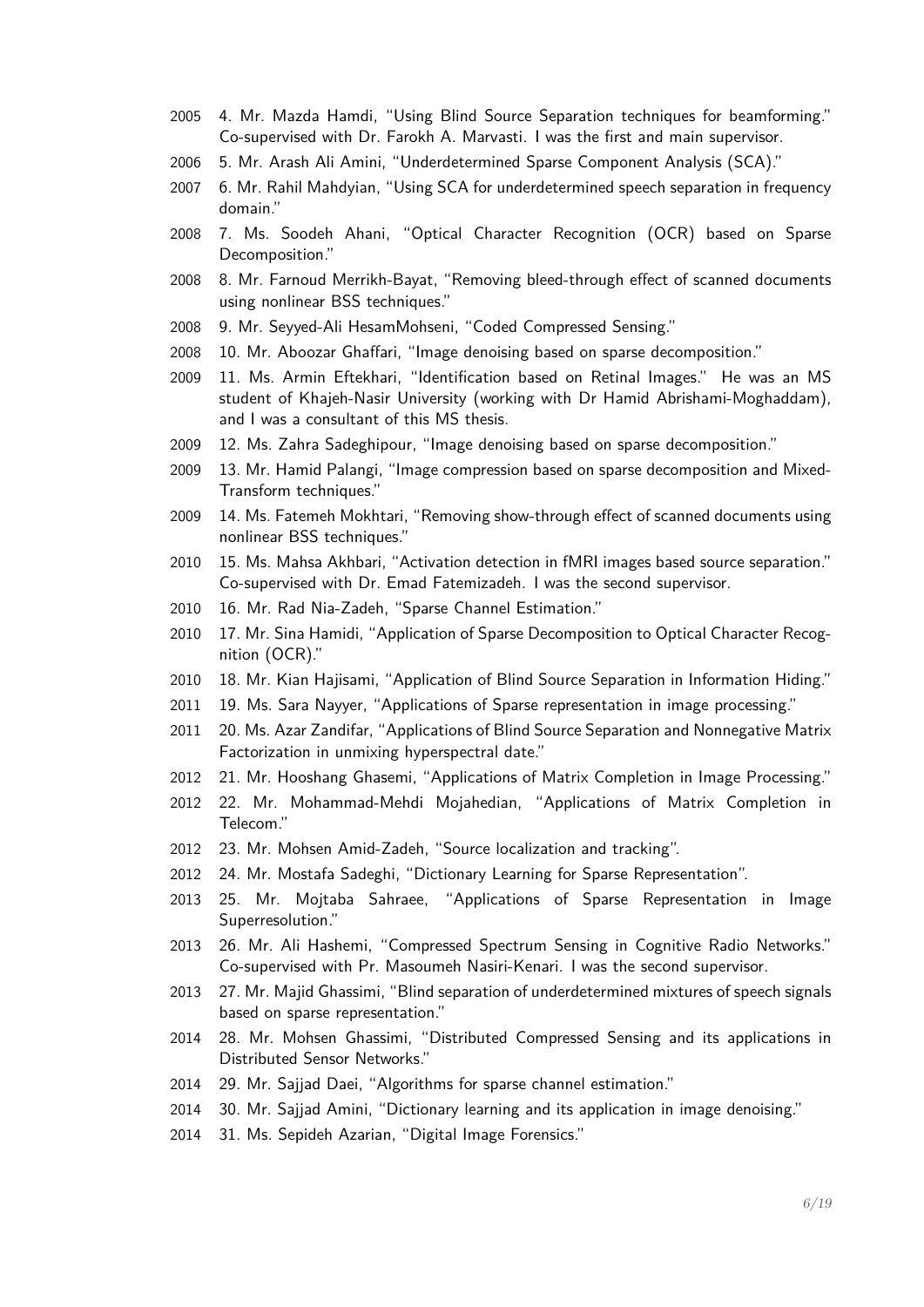- 2014 32. Mr. Mehdi Ghamchili, "Classification of different mental activities based on Riemannian geometry."
- 2015 33. Ms. Elaheh Sobhani, "Pupil Detection and Eye Tracking."
- 2015 34. Mr. Ali Mehrpooya, "Sparse Representation Based Image Inpainting."
- 2015 35. Mr. Milad Nazari, "Sparse Representation-based Classification and Application to Image and Speech Processing."
- 2016 36. Ms. Maryam Tavakkol Elahy, "Design and implementation of a hand gesture recognition system."
- 2016 37. Mr. Ali Shahin Shamsabadi, "Automatic Learning of Image Features by Using Deep Sparse Networks."
- 2019 38. Mr. Javad Parsa, "Dictionary learning for sparse representation."
- 2019 39. Mr. Mohammad Sabaghi, "Graph Signal Processing (GSP) and its applications in image compression."
- 2019 40. Mr. Zahra Dehghani-Tafti, "Image inpainting using sparse representation."

### Current Ph.D. theses

- 2018 1. Ms. Elaheh Sobhani, "Tensor decomposition." This is a joint PhD thesis, under co-supervision with Professor Pierre Comon, from GIPSA-lab, Grenoble, France.
- 2019 2. Mr. Hesam Araghi, "Graph Signal Processing."

#### Current M.Sc theses

- 2019 1. Mr. Firooz Shahriari-Mehr, "Two dimensional dictionary learning."
- 2020 2. Mr. Amir-Ehsan Khorashadi-Zadeh, "Compressive Machine Learning."
- 2020 3. Mr. Amir-Hossein Daghestani, "Graph signals with multiple edge types and their applications."

#### B.Sc. projects

2003–present I have supervised a lot of B.Sc. projects, many of which have been resulted in scientific papers (see for examples my papers with Mr. Hossein Mohimani, Mr. Farid Movahhedi, Mr. Bahman Bahmani, and Mr Nima Noorshams).

## Journal and conference activities

#### Journal Editorial Board

2016-present Since 2016, I am an Associate Editor of "Signal Processing" journal. This is a publication of the European Association for Signal Processing (EURASIP) and is published by Elsevier.

Conference or session chairs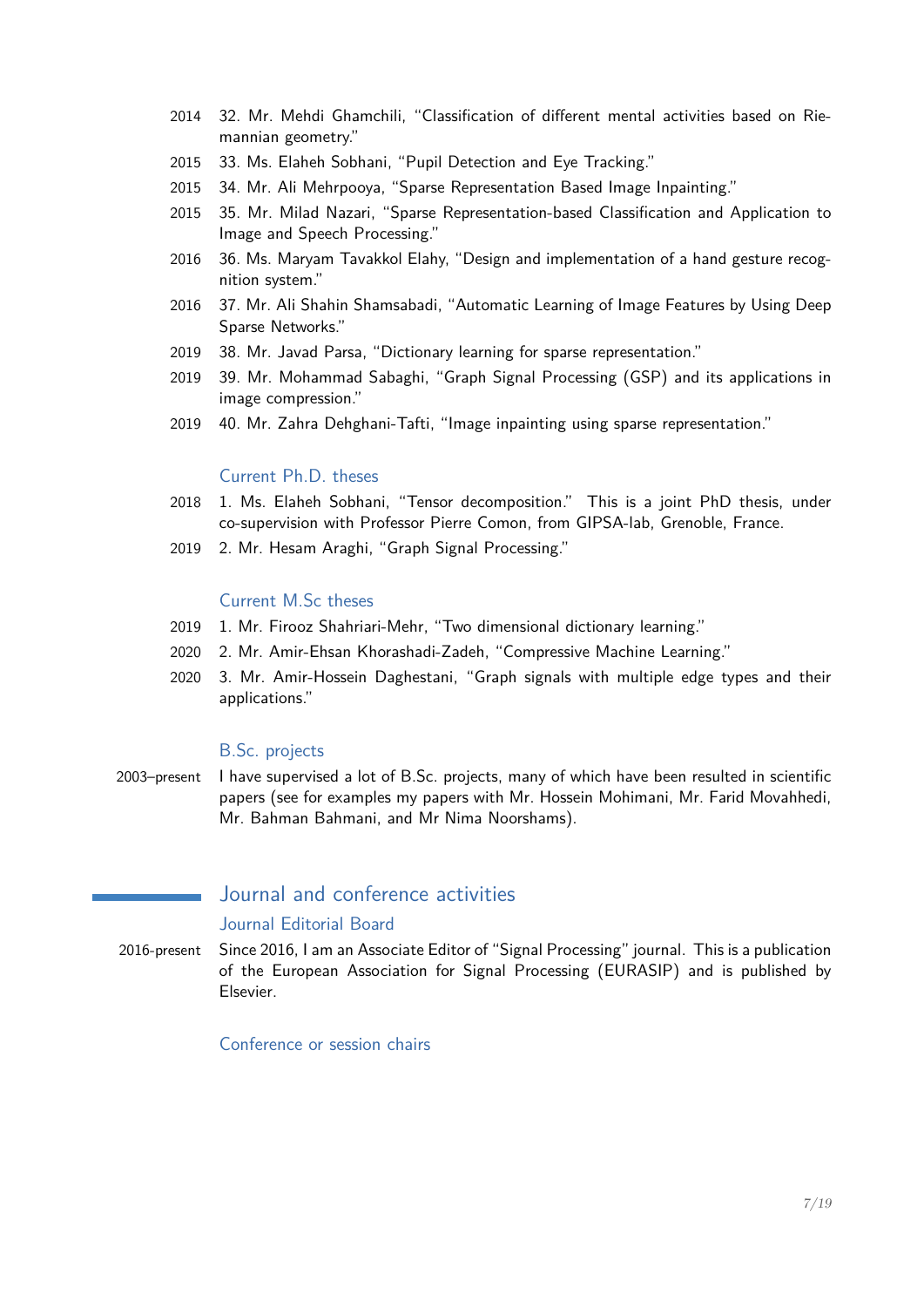- ICEE2015 **Program chair** of 23'th Iranian Conference on Electrical Engineering (ICEE). I was the program chair ("DABIR"), meaning the responsible for everything. It was a very big conference (with around 1300 submitted papers), and was held in Sharif University of Technology, on May 2015.
- LVA/ICA2017 **Technical Program co-chair** of 13th International Conference on Latent Variable Analysis and Signal Separation. I and Dr. Petr Tichavsky were the technical program chairs of this conference, which was held in Grenoble, France, on February 2017.
- EUSIPCO2005 **Organizer and session chair** of a special session in 13th European Signal Processing Conference (EUSIPCO), 2005, Turkey. Done with Prof. Christian Jutten. Special session title: "Novel Directions in Information Theoretic Approaches to Source Separation and Estimation". URL: [http://www.eusipco2005.org/special\\_sess.html](http://www.eusipco2005.org/special_sess.html) .
	- ESANN2006 **Organizer and session chair** of a special session in 14th European Symposium on Artificial Neural Networks (ESANN), 2006, Belgium. Done with Prof. Christian Jutten. Session title: "Semi-Blind Approaches for Source Separation and Independent component Analysis". URL: [http://www.dice.ucl.ac.be/esann/proceedings/papers.php?](http://www.dice.ucl.ac.be/esann/proceedings/papers.php?ann=2006) [ann=2006](http://www.dice.ucl.ac.be/esann/proceedings/papers.php?ann=2006) .
		- ICEE2007 **Organizer of a workshop** in Iranian Conference on Electrical Engineering (ICEE; the largest Iranian conference on EE) in ICEE2007 (held in Iran Telecom Research Center). The workshop was titles "Blind Source Separation (BSS) and Independent Component Analysis (ICA): theory, applications and perspectives".
			- ICEE **Session chair** of several sessions in several Iranian Conferences on Electrical Engineering (ICEE); namely in ICEE2008 (held in Tarbiat-e-Modarres University), ICEE2009 (held in Iran University of Science and Technology) and ICEE2010 (held in Isfahan University of Technology).

#### Technical Program Committee of conferences

I was a member of Technical Program Committee of the following conferences:

- MLSP2008 IEEE International Workshop on Machine Learning For Signal Processing (MSLP), 2008, Mexico (<http://mlsp2008.conwiz.dk/index.php?id=45>).
- MLSP2010 IEEE International Workshop on Machine Learning For Signal Processing (MSLP), 2010, Finland (<http://mlsp2010.conwiz.dk/index.php?id=45>).
	- ICA2009 8'th International Conference on Independent Component Analysis and Signal Separation (ICA), 2009, Brazil (<http://www.ica2009.org/>).
	- ICA2010 9'th International Conference on Latent Variable Analysis and Signal Separation (LVA/ICA), 2010, France (<http://lva2010.inria.fr/committees>).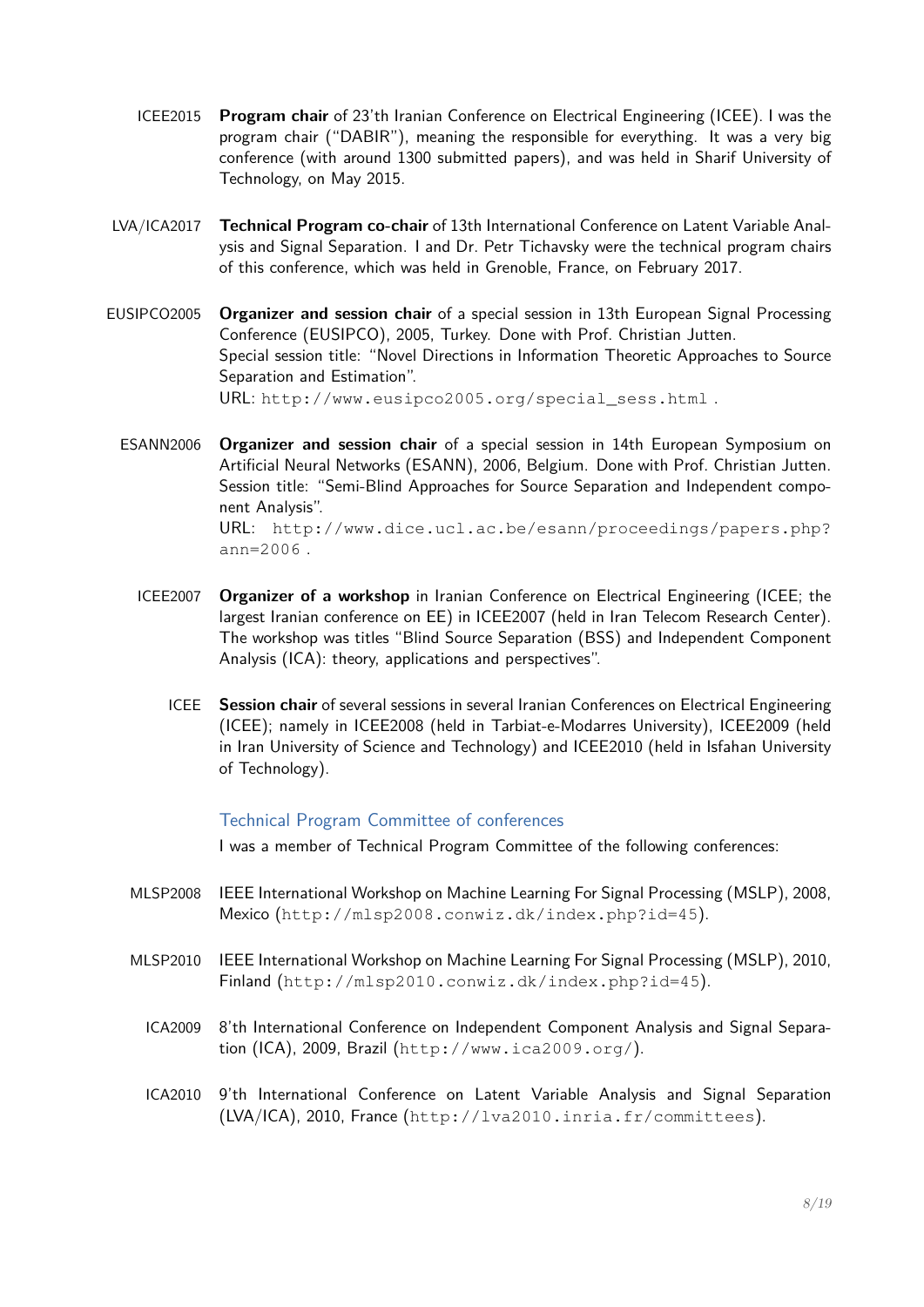ICEE Several Iranian Conferences on Electrical Engineering (ICEE); namely ICEE2006, ICEE2008, ICEE2009, and ICEE2010.

Moreover, in 2009 and 2010, I was the representative of Sharif University of Technology in the "Permanent Committee" of this conference.

#### Reviewer

I was a reviewer of several journals, including IEEE Transactions on Signal Processing, IEEE Signal Processing letters, Signal Processing (Elsevier), and IEEE Transactions on Neural Networks. I have also been a reviewer of many conferences including IEEE International Symposium on Circuits and Systems (ISCAS), Independent Component Analysis and Signal Separation (ICA), European Symposium on Artificial Neural Networks (ESANN), European Signal Processing Conference (EUSIPCO), IEEE Workshop on Machine Learning for Signal Processing (MLSP), IEEE Digital Signal Processing Workshop (DSP), Iranian Conference on Electrical Engineering (ICEE).

## Honors and Awards

- July 2009 Becoming a "Senior Member" of the IEEE.
	- 2005 "The best PhD thesis award of 2002" for my PhD thesis from Institute National Polytechnique of Grenoble (INPG), France.
	- 2008 Selected (by the votes of the students of the Electrical Engineering Department of Sharif University of Technology) as the best course lecturer of the department.
	- 2002 The grade "Très honorable avec félicitations du Jury" (highest grade in France) for my PhD thesis.
	- 1999 French government grant for preparing a Ph.D.
	- 1994 Rank 3 (among more than 5000 persons) at the national exam ('concours') for entering M.Sc. studies in Iran. I obtained an exemption of my national service (which is obligatory in Iran) thanks to this rank.
	- 1990 Rank 22 (non-regional; in the whole country) among more than 200,000 participants in the national exam ('concours') for university entrance in Iran.
	- 1994 Rank 1 among all of the electrical engineering graduated students (about 120 persons) at Isfahan University of technology, Isfahan, Iran.
	- 1996 Rank 1 among all 5 M.S. students of digital electronics at Sharif university of technology, Tehran, Iran.
	- 1997 Rank 1 (among about 100 persons) in the Ph.D. entrance examination of Sharif university of technology.

## Languages

- Persian native language
- English reading, writing, speaking
- French reading, writing, speaking

**Publications** Book Chapter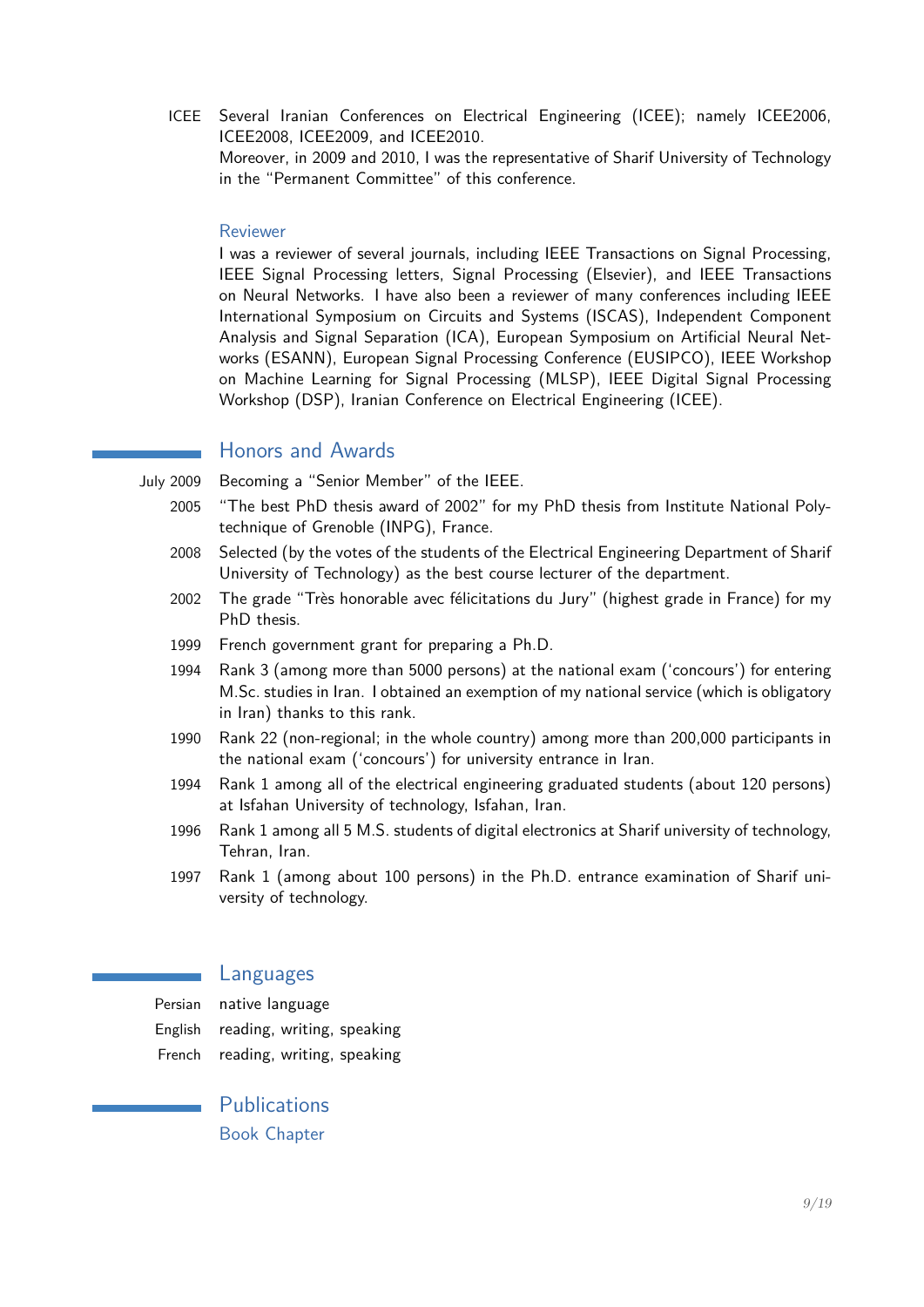[1] C. Jutten, M. Babaie-Zadeh, and J. Karhunen, "Chapter 14: Nonlinear mixtures," in Handbook of Blind Source Separation, P. Comon and C. Jutten, Eds. Academic Press, February 2010, ISBN-13: 978-0-12-374726-6. [Online]. Available: [http://www.elsevier.com/wps/find/](http://www.elsevier.com/wps/find/bookdescription.cws_home/717222/description#description) [bookdescription.cws\\_home/717222/description#description](http://www.elsevier.com/wps/find/bookdescription.cws_home/717222/description#description)

#### **Journals**

- [1] M. Babaie-Zadeh, C. Jutten, and K. Nayebi, "Using multivariate score functions in source separation: Application to post non-linear mixtures," Scientia-Iranica, vol. 9, no. 4, pp. 409-418, 2002.
- [2] C. Jutten, M. Babaie-Zadeh, and S. Hosseini, "Three easy ways for separating nonlinear mixtures?" Signal Processing (Elsevier), vol. 84, no. 2, pp. 217–229, 2004.
- [3] M. Babaie-Zadeh, C. Jutten, and K. Navebi, "Differential of mutual information," IEEE Signal Processing Letters, vol. 11, no. 1, pp. 48–51, January 2004.
- [4] M. Babaie-Zadeh and C. Jutten, "A general approach for mutual information minimization and its application to blind source separation," Signal Processing (Elsevier), vol. 85, no. 5, pp. 975–995, May 2005.
- [5] M. Babaie-Zadeh, C. Jutten, and A. Mansour, "Sparse ICA via cluster-wise PCA," Neurocomputing (Elsevier), vol. 69, pp. 1458–1466, August 2006.
- [6] S. Samadi, M. Babaie-Zadeh, and C. Jutten, "Quasi-optimal EASI algorithm based on Score Function Difference (SFD)," Neurocomputing (Elsevier), vol. 69, pp. 1415–1424, August 2006.
- [7] F. MovahediNaeini, H. Mohimani, M. Babaie-Zadeh, and C. Jutten, "Estimating the mixing matrix in sparse component analysis (SCA) based on partial k-dimensional subspace clustering," Neurocomputing (Elsevier), vol. 71, pp. 2330–2343, June 2008.
- [8] H. Zayyani, M. Babaie-Zadeh, F. Haddadi, and C. Jutten, "On the Cramer-Rao bound for estimating the mixing matrix in noisy sparse component analysis," IEEE Signal Processing Letters, vol. 15, pp. 609–612, 2008.
- [9] H. Mohimani, M. Babaie-Zadeh, and C. Jutten, "A fast approach for overcomplete sparse decomposition based on smoothed L0 norm," IEEE Transactions on Signal Processing, vol. 57, no. 1, pp. 289–301, January 2009.
- [10] H. Zayyani, M. Babaie-Zadeh, and C. Jutten, "An iterative bayesian algorithm for sparse component analysis in presence of noise," IEEE Transactions on Signal Processing, vol. 57, no. 11, pp. 4378–4390, November 2009.
- [11] M. Babaie-Zadeh and C. Jutten, "On the stable recovery of the sparsest overcomplete representations in presence of noise," IEEE Transactions on Signal Processing, vol. 58, no. 10, pp. 5396–5400, October 2010.
- [12] F. Merrikh-Bayat, M. Babaie-Zadeh, and C. Jutten, "Linear-quadratic blind source separating structurefor removing show-through in scanned documents," International Journal on Document Analysis and Recognition (Springer-Verlag), vol. 14, no. 4, pp. 319–333, December 2011.
- [13] A. Eftekhari, M. Babaie-Zadeh, and H. A. Moghaddam, "Two-dimensional random projection," Signal Processing, vol. 91, no. 7, pp. 1589–1603, July 2011.
- [14] M. Babaie-Zadeh, C. Jutten, and H. Mohimani, "On the error of estimating the sparsest solution of underdetermined linear systems," IEEE Transactions on Information Theory, vol. 57, no. 12, pp. 7840–7855, December 2011.
- [15] R. Niazadeh, M. Babaie-Zadeh, and C. Jutten, "On the achievability of Cramèr-Rao bound in noisy compressed sensing," IEEE Transactions on Signal Processing, vol. 60, no. 1, pp. 518–526, January 2012.
- [16] R. Niazadeh, S. H. Ghalehjegh, M. Babaie-Zadeh, and C. Jutten, "ISI sparse channel estimation based on SL0 and its application in ML sequence-by-sequence equalization," Signal Processing, vol. 92, no. 8, pp. 1875–1885, August 2012.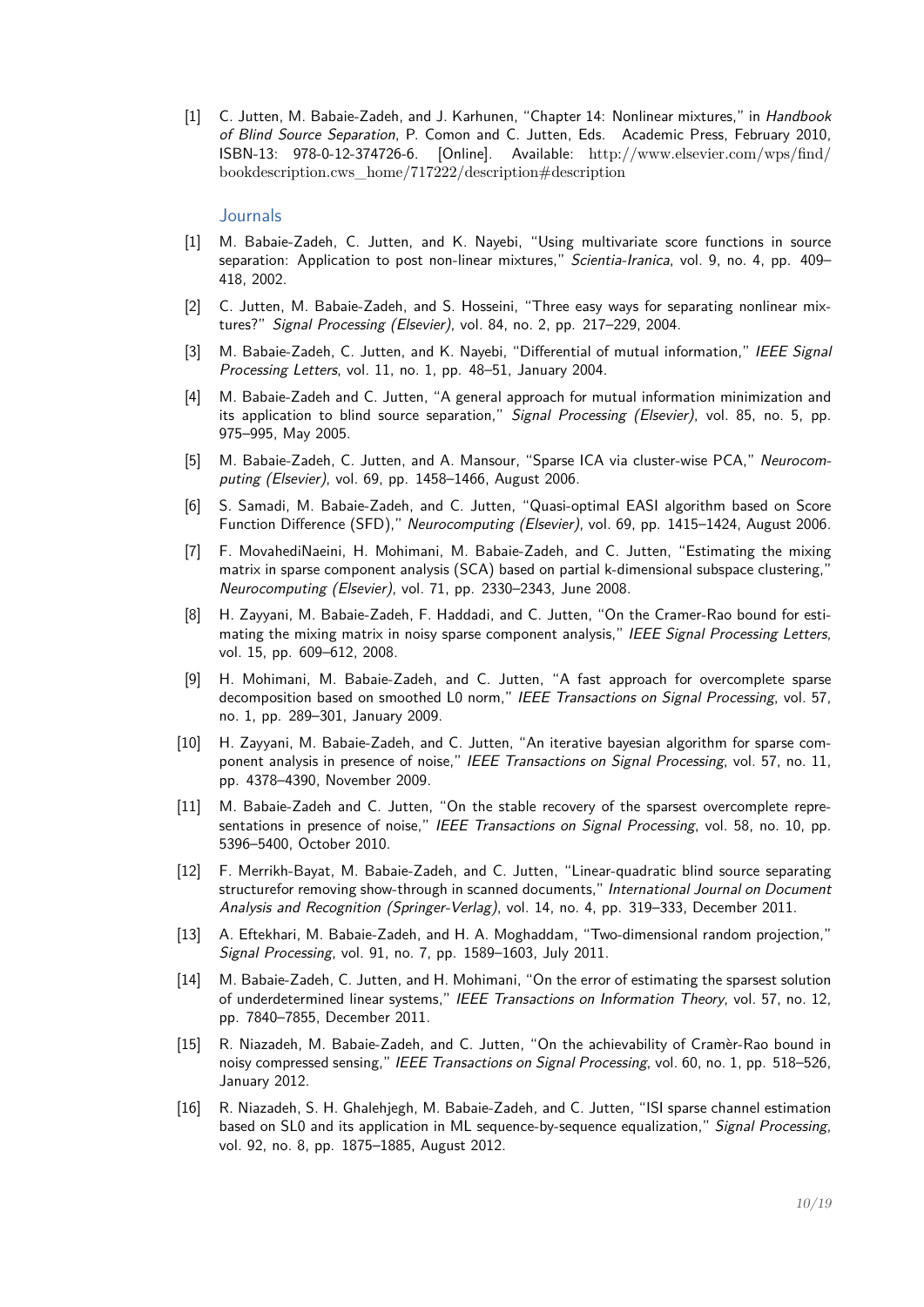- [17] H. Zayyani and M. Babaie-Zadeh, "Approximated Cramèr-Rao bound for estimating the mixing matrix in the two-sensor noisy Sparse Component Analysis (SCA)," Digital Signal Processing (Elsevier), vol. 23, no. 3, pp. 771–779, May 2013.
- [18] M. Sadeghi, M. Babaie-Zadeh, and C. Jutten, "Dictionary learning for sparse representation: A novel approach," IEEE Signal Processing Letters, vol. 20, no. 12, pp. 1195-1198, December 2013.
- [19] ——, "Learning overcomplete dictionaries based on atom-by-atom updating," IEEE Transactions on Signal Processing, vol. 62, no. 4, pp. 883–891, February 2014.
- [20] M. Malek-Mohammadi, M. Babaie-Zadeh, A. Amini, and C. Jutten, "Recovery of low rank matrices under affine constraints via a smoothed rank function," IEEE Transactions on Signal Processing, vol. 62, no. 4, pp. 981–992, February 2014.
- [21] M. Malek-Mohammadi, M. Babaie-Zadeh, and M. Skoglund, "Iterative concave rank approximation for recovering low-rank matrices," IEEE Transactions on Signal Processing, vol. 62, no. 20, pp. 5213–5226, October 2014.
- [22] A. Saeb, F. Razzazi, and M. Babaie-Zadeh, "SR-NBS: A fast sparse representation based Nbest class selector for robust phoneme classification," Engineering Applications of Artificial Intelligence (Elsevier), vol. 28, pp. 155–164, February 2014.
- [23] A. Koochakzadeh, M. Malek-Mohammadi, M. Babaie-Zadeh, and M. Skoglund, "Multi-antenna assisted spectrum sensing in spatially correlated noise environments," Signal Processing, vol. 108, pp. 69–76, March 2015.
- [24] M. Malek-Mohammadi, M. Babaie-Zadeh, and M. Skoglund, "Performance guarantees for schatten-p quasi-norm minimization in recovery of low-rank matrices," Signal Processing, vol. 114, pp. 225–230, September 2015.
- [25] A. Hariri and M. Babaie-Zadeh, "Joint compressive single target detection and parameter estimation in radar without signal reconstruction," IET Radar, Sonar & Navigation, vol. 9, no. 8, pp. 948–955, October 2015.
- [26] M. Niknejad, H. Rabbani, and M. Babaie-Zadeh, "Image restoration using gaussian mixture models with spatially constrained patch clustering," IEEE Transactions on Image Processing, vol. 24, no. 11, pp. 3624–3636, November 2015, (computer code is available in [https://sites.](https://sites.google.com/site/hosseinrabbanikhorasgani/research/image-restoration) [google.com/site/hosseinrabbanikhorasgani/research/image-restoration](https://sites.google.com/site/hosseinrabbanikhorasgani/research/image-restoration)).
- [27] A. Taimori, F. Razzazi, A. Behrad, A. Ahmadi, and M. Babaie-Zadeh, "Quantization-unaware double jpeg compression detection," Journal of Mathematical Imaging and Vision, vol. 54, no. 3, pp. 269–286, March 2016.
- [28] M. Malek-Mohammadi, C. R. Rojas, M. Jansson, and M. Babaie-Zadeh, "Upper bounds on the error of sparse vector and low-rank matrix recovery," Signal Processing, vol. 120, pp. 249-254, March 2016.
- [29] M. Sadeghi and M. Babaie-Zadeh, "Iterative sparsification-projection (ISP): Fast and robust sparse signal approximation," IEEE Transactions on Signal Processing, vol. 64, no. 21, pp. 5536–5548, November 2016.
- [30] M. Malek-Mohammadi, A. Koochakzadeh, M. Babaie-Zadeh, M. Jansson, and C. R. Rojas, "Successive concave sparsity approximation for compressed sensing," IEEE Transactions on Signal Processing, vol. 64, no. 21, pp. 5657–5671, November 2016.
- [31] A. Taimori, F. Razzazi, A. Behrad, A. Ahmadi, and M. Babaie-Zadeh, "A novel forensic image analysis tool for discovering double JPEG compression clues," Multimedia Tools and Applications, vol. 74, no. 6, pp. 7749–7783, March 2017.
- [32] M. Sadeghi and M. Babaie-Zadeh, "Incoherent unit-norm frame design via an alternating minimization penalty method," IEEE Signal Processing Letters, vol. 24, no. 1, pp. 32-36, January 2017.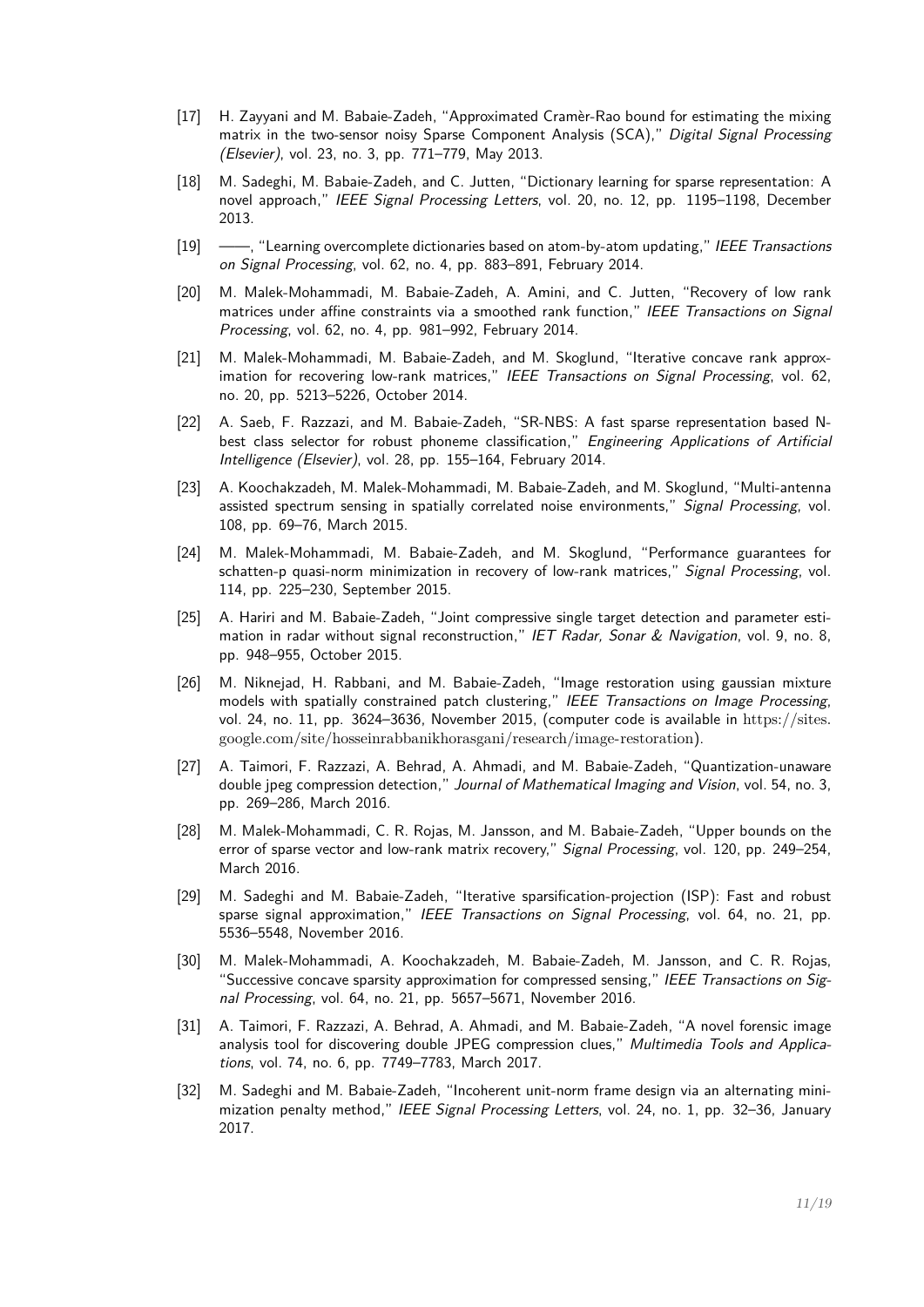- [33] A. Hariri and M. Babaie-Zadeh, "Compressive detection of sparse signals in additive white gaussian noise without signal reconstruction." Signal Processing, vol. 131, pp. 376–385, February 2017.
- [34] F. Sedighin, M. Babaie-Zadeh, B. Rivet, and C. Jutten, "Multimodal soft nonnegative matrix co-factorization for convolutive source separation," IEEE Transactions on Signal Processing, vol. 65, no. 12, pp. 3179–3190, June 2017.
- [35] M. Kharratzadeh, A. Sharifnassab, and M. Babaie-Zadeh, "Invariancy of sparse recovery algorithms," IEEE Transactions on Information Theory, vol. 63, no. 6, pp. 3333–3347, June 2017.
- [36] B. Ehsandoust, M. Babaie-Zadeh, B. Rivet, and C. Jutten, "Blind source separation in nonlinear mixtures: Separability and a basic algorithm," IEEE Transactions on Signal Processing, vol. 65, no. 16, pp. 4339–4352, August 2017.
- [37] L. Drumetz, B. Ehsandoust, J. Chanussot, B. Rivet, M. Babaie-Zadeh, and C. Jutten, "Relationships between nonlinear and space-variant linear models in hyperspectral image unmixing," IEEE Signal Processing Letters, vol. 24, no. 10, pp. 1567–1571, October 2017.
- [38] F. Ghayem, M. Sadeghi, M. Babaie-Zadeh, S. Chatterjee, M. Skoglund, and C. Jutten, "Sparse signal recovery using iterative proximal projection," IEEE Transactions on Signal Processing, vol. 66, no. 4, February 2018.
- [39] H. Araghi, M. Sabbaqi, and M. Babaie-Zadeh, "K-graphs: An algorithm for graph signal clustering and multiple graph learning," IEEE Signal Processing Letters, vol. 26, no. 10, October 2019.
- [40] M. Sadeghi and M. Babaie-Zadeh, "Dictionary learning with low mutual coherence constraint," Neurocomputing, vol. 407, pp. 163–174, September 2020.
- [41] A. Taimori, F. Razzazi, A. Behrad, A. Ahmadi, and M. Babaie-Zadeh, "A part-level learning strategy for jpeg image recompression detection," Multimedia Tools and Applications, January 2021.

International Conferences

- [1] M. Babaie-Zadeh, C. Jutten, and K. Nayebi, "Separating convolutive mixtures by mutual information minimization," in Proceedings of IWANN'2001, Granada, Spain, June 2001, pp. 834-842.
- [2] ——, "Compensating frequency response of the sensors in blind separation of the sources," in International Symposium on Telecommunications (IST2001), Tehran, Iran, September 2001, pp. 497–498.
- [3] -- , "Blind separating Convolutive Post-Nonlinear mixtures," in ICA2001, San Diego, California, December 2001, pp. 138–143.
- [4] ——, "A geometric approach for separating Post Non-Linear mixtures," in *EUSIPCO*, vol. II, Toulouse, France, September 2002, pp. 11–14.
- [5] ——, "Minimization-projection (MP) approach for blind source separation in different mixing models," in ICA2003, Nara, Japan, April 2003, pp. 1083–1088.
- [6] M. Babaie-Zadeh, J. Solé-Casals, and C. Jutten, "Blind inversion of wiener system using a minimization-projection (MP) approach," in ICA2003, Nara, Japan, April 2003, pp. 681–688.
- [7] J. Solé-casals, M. Babaie-Zadeh, C. Jutten, and D.-T. Pham, "Improving algorithm speed in post nonlinear mixtures and wiener systems inversion," in ICA2003, Nara, Japan, April 2003, pp. 639–644.
- [8] M. Babaie-Zadeh, J. Solé-Casals, and C. Jutten, "A gradient based algorithm for blind inversion of wiener system using multi-dimensional score functions," in International Symposium on Telecommunications (IST2003), Isfahan, Iran, August 2003, pp. 433–437.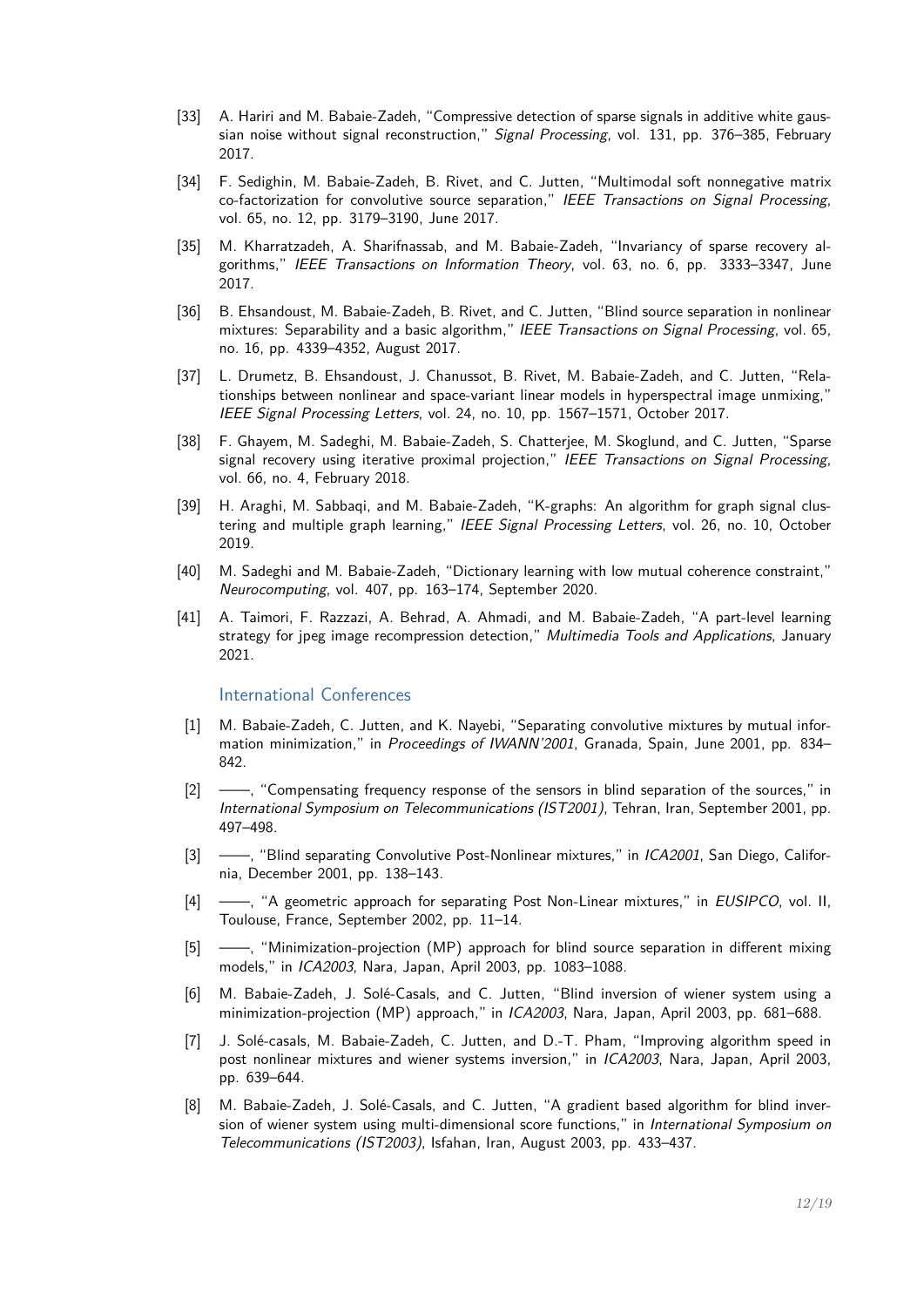- [9] M. Babaie-Zadeh, C. Jutten, and K. Nayebi, "A minimization-projection (MP) approach for blind separating convolutive mixtures." in Proceedings of ICASSP'04, vol. 5, Montreal, Canada, May 2004, pp. 533–536.
- [10] M. Babaie-Zadeh, A. Mansour, C. Jutten, and F. Marvasti, "A geometric approach for separating several speech signals," in Proceedings of 5th International Conference on Independent Component Analysis and Signal Separation (ICA2004), Springer LNCS, Granada, Spain, 22-24 September 2004, pp. 798–806.
- [11] S. Samadi, M. Babaie-Zadeh, C. Jutten, and K. Nayebi, "Blind source separation by adaptive estimation of score function difference," in Proceedings of 5th International Conference on Independent Component Analysis and Signal Separation (ICA2004), Springer LNCS, Granada, Spain, 22-24 September 2004, pp. 9–17.
- [12] M. Babaie-Zadeh, B. Bahmani, and C. Jutten, "ICA by mutual information minimization: An approach for avoiding local minima," in European Signal Processing Conference (EUSIPCO), Antalya, Turkey, September 2005.
- [13] B. Bahmani, M. Babaie-Zadeh, and C. Jutten, "A new method for estimating Score Function Difference (SFD) and its application to blind source separation," in European Signal Processing Conference (EUSIPCO), Antalya, Turkey, September 2005.
- [14] M. Ferdosi-Zadeh, M. Babaie-Zadeh, and F. Marvasti, "A new method for separation of speech signals from convolutive mixture," in European Signal Processing Conference (EUSIPCO), Antalya, Turkey, September 2005.
- [15] B. Bahmani, M. Babaie-Zadeh, and C. Jutten, "Performance comparison of different Score Function Difference (SFD) estimation methods," in proceedings of International Symposium on Telecommunications (IST2005), Shiraz, Iran, September 2005, pp. 399–404.
- [16] D. Shamsi and M. Babaie-Zadeh, "Adaptive time domain signal estimation for multi-microphone speech enhancement," in proceedings of International Symposium on Telecommunications (IST2005), Shiraz, Iran, September 2005, pp. 49–53.
- [17] R. Sameni, M.-B. Shamsollahi, M. Babaie-Zadeh, and C. Jutten, "Filtering noisy ECG signals using the extended Kalman filter based on a modified dynamic ECG model," in *proceedings of* Computers in Cardiology, Lyon, France, 2005, pp. 1017–1020.
- [18] A. A. Amini, M. Babaie-Zadeh, and C. Jutten, "A new approach for sparse decomposition and sparse source separation," in European Signal Processing Conference (EUSIPCO), Florence, Italy, September 2006.
- [19] ——, "A fast method for sparse component analysis based on Iterative Detection-Estimation," in American Institute of Physics (AIP) Conference Proceeding (MaxEnt2006), vol. 872, 2006, pp. 123–130.
- [20] A. Eslami and M. Babaie-Zadeh, "Adaptive block motion prediction," in proceedings of IEEE international symposium on Signal Processing and Information Technology (ISSPIT), Canada, 2006, pp. 908–913.
- [21] F. MovahhediNaeini, H. Mohimani, M. Babaie-Zadeh, and C. Jutten, "Estimating the mixing matrix in Sparse Component Analysis (SCA) based on multidimensional subspace clustering," in proceedings of IEEE 15th International Conference on Telecom (ICT2007), Malaysia, May 2007.
- [22] H. Zayyani, M. Babaie-Zadeh, and C. Jutten, "Source estimation in noisy sparse component analysis," in proceedings of IEEE 15th International Conference on Digital Signal Processing (DSP2007), Cardiff, UK, June 2007, pp. 219–222.
- [23] N. Noorshams, M. Babaie-Zadeh, and C. Jutten, "Estimating the mixing matrix in sparse component analysis based on converting a multiple dominant to a single dominant problem," in Proceedings of 7th International Conference on Independent Component Analysis and Signal Separation (ICA2007), Springer LNCS 4666, London, UK, September 2007, pp. 397–405.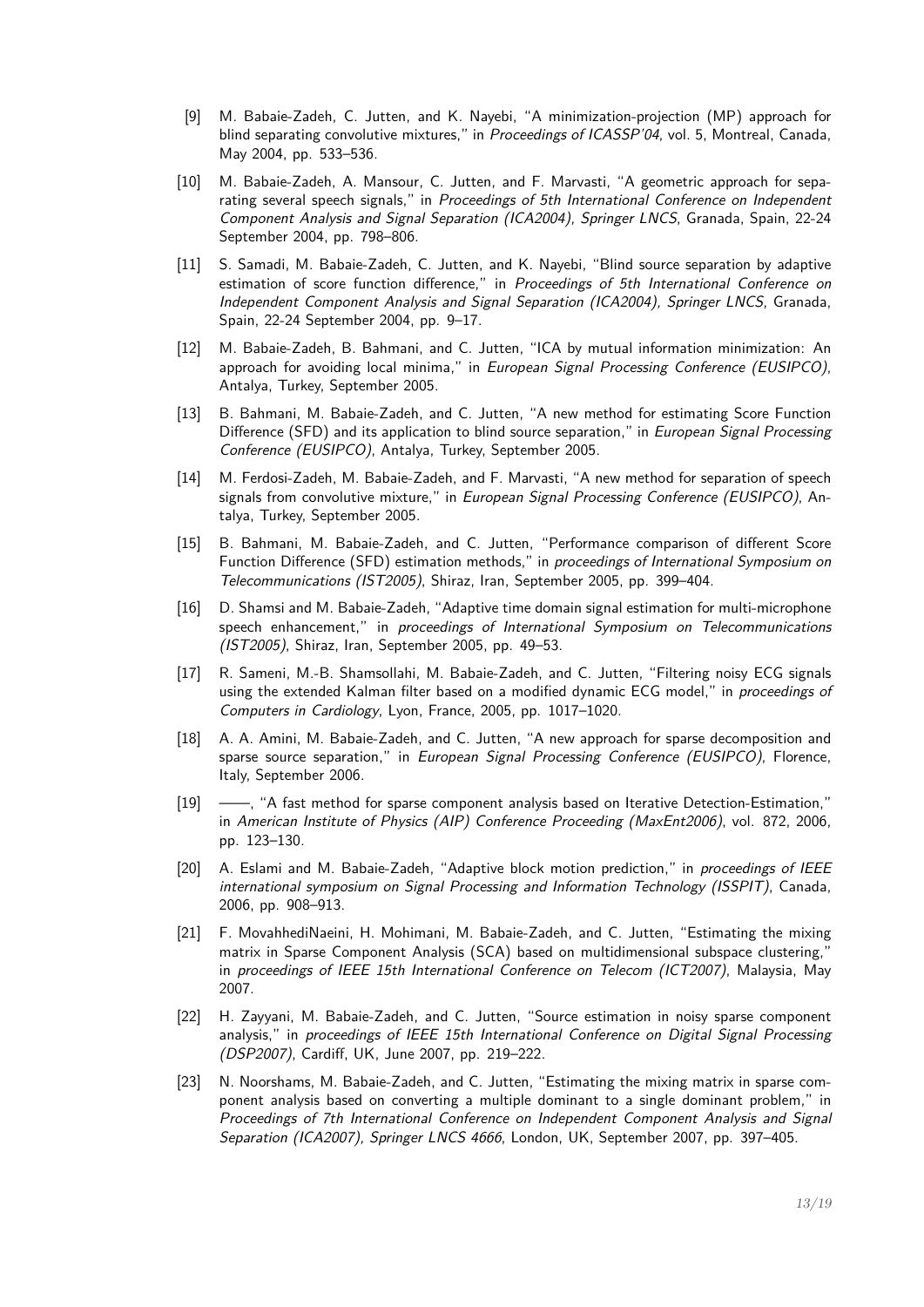- [24] H. Zayyani, M. Babaie-Zadeh, H. Mohimani, and C. Jutten, "Sparse component analysis in presence of noise using an iterative em-map algorithm," in Proceedings of 7th International Conference on Independent Component Analysis and Signal Separation (ICA2007), Springer LNCS 4666, London, UK, September 2007, pp. 438–445.
- [25] H. Mohimani, M. Babaie-Zadeh, and C. Jutten, "Fast sparse representation based on smoothed l0 norm," in Proceedings of 7th International Conference on Independent Component Analysis and Signal Separation (ICA2007), Springer LNCS 4666, London, UK, September 2007, pp. 389–396.
- [26] E. Azizi, H. Mohimani, and M. Babaie-Zadeh, "Adaptive sparse source separation with application to speech signals," in proceedings of IEEE International Conference on Signal Processing and Communications (ICSPC), Dubai, United Arab Emirates (UAE), November 2007, pp. 640– 643.
- [27] S. Zahedpour, M. Ferdosizadeh, F. Marvasti, H. Mohimani, and M. Babaie-Zadeh, "A novel impulsive noise cancellation based on successive approximations," in *proceedings of Sampling* Theory and Applications (SampTa2007), Thessaloniki, Greece, 1-5 June 2007, pp. 126–131.
- [28] H. Firouzi, M. Babaie-Zadeh, A. G. Sahebi, and C. Jutten, "A first step to convolutive sparse representation," in Proceedings of ICASSP2008, Las Vegas, April 2008, pp. 1921–1924.
- [29] H. Zayyani, M. Babaie-Zadeh, and C. Jutten, "Decoding real-field codes by an iterative Expectation-Maximization (EM) algorithm," in Proceedings of ICASSP2008, Las Vegas, April 2008, pp. 3169–3172.
- [30] H. Mohimani, M. Babaie-Zadeh, and C. Jutten, "Complex-valued sparse representation based on smoothed L0 norm," in Proceedings of ICASSP2008, Las Vegas, April 2008, pp. 3881–3884.
- [31] F. Merrikh-Bayat, M. Babaie-Zadeh, and C. Jutten, "A nonlinear blind source separation solution for removing the show-through effect in the scanned documents," in European Signal Processing Conference (EUSIPCO), Lausanne, Switzerland, August 2008.
- [32] A. Javanmard, P. Pad, M. Babaie-Zadeh, and C. Jutten, "Estimating the mixing matrix in underdetermined Sparse Component Analysis (SCA) using consecutive Independent Component Analysis (ICA)," in European Signal Processing Conference (EUSIPCO), Lausanne, Switzerland, August 2008.
- [33] H. Zayyani, M. Babaie-Zadeh, and C. Jutten, "Estimating the mixing matrix in Sparse Component Analysis (SCA) using EM algorithm and iterative bayesian clustering," in *European Signal* Processing Conference (EUSIPCO), Lausanne, Switzerland, August 2008.
- [34] R. Mahdian, M. Babaie-Zadeh, and C. Jutten, "Separation of speech sources in underdetermined case using SCA and time-frequency methods," in International Symposium on telecommunications (IST2008), Tehran, Iran, August 2008, pp. 533–538.
- [35] H. Palangi, A. Ghaffari, M. Babaie-Zadeh, and C. Jutten, "Image coding and compression with sparse 3D discrete cosine transform," in Proceedings of 8th International Conference on Independent Component Analysis and Signal Separation (ICA2009), Springer LNCS 5441, Paraty, Brazil, 15-18 March 2009, pp. 532–539.
- [36] S.-M. Valiollah-Zadeh, H. Firouzi, M. Babaie-Zadeh, and C. Jutten, "Image denoising using sparse representations," in Proceedings of 8th International Conference on Independent Component Analysis and Signal Separation (ICA2009), Springer LNCS 5441, Paraty, Brazil, 15-18 March 2009, pp. 557–564.
- [37] M. Babaie-Zadeh, V. Vigneron, and C. Jutten, "Sparse decomposition over non-full-rank dictionaries," in Proceedings of ICASSP2009, Taipei, Taiwan, 19-24 April 2009, pp. 2953-2956.
- [38] A. Eftekhari, M. Babaie-Zadeh, C. Jutten, and H. Abrishami-Moghaddam, "Robust-SL0 for stable sparse representation in noisy settings," in Proceedings of ICASSP2009, Taipei, Taiwan, 19–24 April 2009, pp. 3433–3436.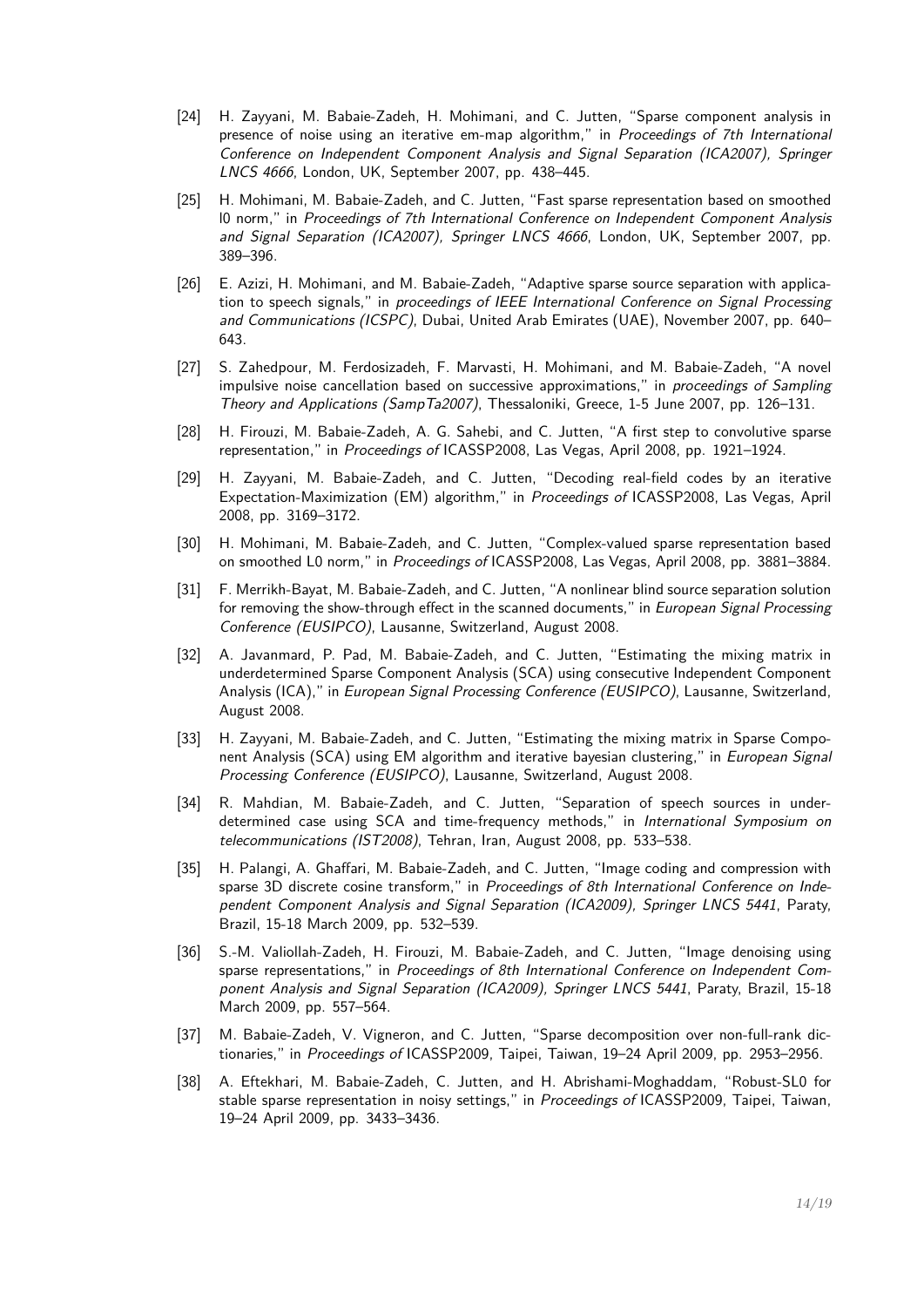- [39] A. Ghaffari, M. Babaie-Zadeh, and C. Jutten, "Sparse decomposition of two dimensional signals," in Proceedings of ICASSP2009, Taipei, Taiwan, 19–24 April 2009, pp. 3157–3160.
- [40] A. HesamMohseni, M. Babaie-Zadeh, and C. Jutten, "Inflating compressed samples: A joint source-channel coding approach for noise-resistant compressed sensing." in Proceedings of ICASSP2009, Taipei, Taiwan, 19–24 April 2009, pp. 2957–2960.
- [41] H. Zayyani, M. Babaie-Zadeh, and C. Jutten, "Bayesian pursuit algorithm for sparse representation," in Proceedings of ICASSP2009, Taipei, Taiwan, 19-24 April 2009, pp. 1549-1552.
- [42] H. Zayyani and M. Babaie-Zadeh, "Thresholded Smoothed-L0 (SL0) dictionary learning for sparse representations," in Proceedings of ICASSP2009, Taipei, Taiwan, 19-24 April 2009, pp. 1825–1828.
- [43] M. Babaie-Zadeh, H. Mohimani, and C. Jutten, "An upper bound on the estimation error of the sparsest solution of underdetermined linear systems," in Proceedings of SPARS2009, Saint-Malo, France, 6–9 April 2009.
- [44] H. Zayyani, M. Babaie-Zadeh, and C. Jutten, "Compressed sensing block MAP-LMS adaptive filter for sparse channel estimation and a bayesian cramer-rao bound," in Proceedings of MLSP2009, Grenoble, France, 2–4 September 2009.
- [45] A. Ghaffari, H. Palangi, M. Babaie-Zadeh, and C. Jutten, "ECG denoising and compression by sparse 2D separable transform with overcomplete mixed dictionaries." in Proceedings of MLSP2009, Grenoble, France, 2–4 September 2009.
- [46] F. Mokhtari, M. Babaie-Zadeh, and C. Jutten, "Blind separation of bilinear mixtures using mutual information minimization," in Proceedings of MLSP2009, Grenoble, France, 2-4 September 2009.
- [47] Z. Sadeghipour, M. Babaie-Zadeh, and C. Jutten, "An adaptive thresholding approach for image denoising using redundant representations," in Proceedings of MLSP2009, Grenoble, France, 2-4 September 2009.
- [48] S. Valiollahzadeh, M. Nazari, M. Babaie-Zadeh, and C. Jutten, "A new approach in decomposition over multiple-overcomplete dictionaries with application to image inpainting," in Proceedings of MLSP2009, Grenoble, France, 2–4 September 2009.
- [49] A. Eftekhari, H. Abrishami-Moghaddam, and M. Babaie-Zadeh, "*k/K*-nearest neighborhood criterion for improvement of locally linear embedding," in Proceedings of CAIP2009 (13th International Conference on Computer Analysis of Images and Patterns), Springer LNCS 5702, Munster,Germany, 2–4 September 2009, pp. 808–815.
- [50] A. Eftekhari, H. Abrishami-Moghaddam, M. Babaie-Zadeh, and M.-S. Moin, "Two dimensional compressive classifier for sparse images," in Proceedings of ICIP2009, Cairo, Egypt, 7–10 November 2009, pp. 2137–2140.
- [51] M. Ataee, H. Zayyani, M. Babaie-Zadeh, and C. Jutten, "Parametric dictionary learning using steepest descent," in Proceedings of ICASSP2010, Dallas, Texas, USA, 14–19 March 2010, pp. 1978–1981.
- [52] M. Akhbari, M. Babaie-Zadeh, E. Fatemizadeh, and C. Jutten, "An entropy based method for activation detection of functional MRI data using Independent Component Analysis," in Proceedings of ICASSP2010, Dallas, Texas, USA, 14–19 March 2010, pp. 2014–2017.
- [53] S. H. Ghalehjegh, M. Babaie-Zadeh, and C. Jutten, "Fast block-sparse decomposition based on SL0," in Proceedings of 9th International Conference on Latent Variable Analysis and Signal Separation (LVA/ICA2010), Springer LNCS 6365, St. Malo, France, 27-30 September 2010, pp. 426–433.
- [54] R. Niazadeh, S. H. Ghalehjegh, M. Babaie-Zadeh, and C. Jutten, "Adaptive and non-adaptive ISI sparse channel estimation based on SL0 and its application in ML sequence-by-sequence equalization," in Proceedings of 9th International Conference on Latent Variable Analysis and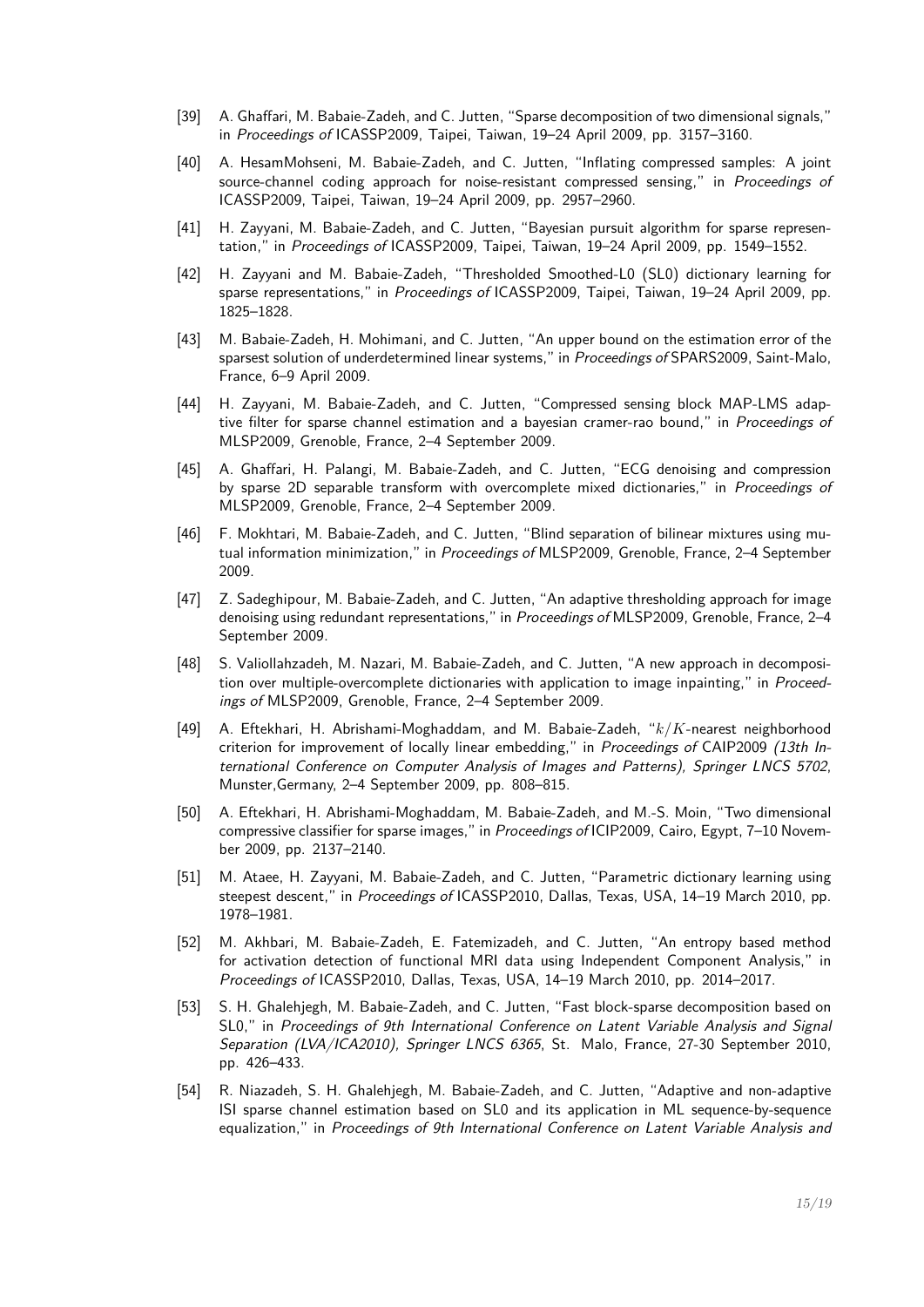Signal Separation (LVA/ICA2010), Springer LNCS 6365, St. Malo, France, 27-30 September 2010, pp. 579–587.

- [55] R. Niazadeh, M. Babaie-Zadeh, and C. Jutten, "An alternating minimization method for sparse channel estimation," in Proceedings of 9th International Conference on Latent Variable Analysis and Signal Separation (LVA/ICA2010), Springer LNCS 6365, St. Malo, France, 27-30 September 2010, pp. 319–327.
- [56] F. Merrikh-Bayat, M. Babaie-Zadeh, and C. Jutten, "Using non-negative matrix factorization for removing show-through," in Proceedings of 9th International Conference on Latent Variable Analysis and Signal Separation (LVA/ICA2010), Springer LNCS 6365, St. Malo, France, 27-30 September 2010, pp. 482–489.
- [57] H. Ghasemi, M. Malek-Mohammadi, M. Babaie-Zadeh, and C. Jutten, "SRF: Matrix completion based on smoothed rank function," in Proceedings of ICASSP2011, Prague, Czech Republic, 22–27 May 2011, pp. 3672–3675.
- [58] S. Ashkiani, M. Babaie-Zadeh, and C. Jutten, "Error correction via smoothed l0-norm recovery," in Proceedings of IEEE Statistical Signal Processing workshop (SSP2011), Nice, France, 28-30 June 2011, pp. 289–292.
- [59] M. Rostami, M. Babaie-Zadeh, S. Samadi, and C. Jutten, "Blind source separation of discrete finite alphabet sources using a single mixture," in Proceedings of IEEE Statistical Signal Processing workshop (SSP2011), Nice, France, 28–30 June 2011, pp. 709–712.
- [60] A. Hajisami, A. Rahmati, and M. Babaie-Zadeh, "Watermarking based on independent component analysis in spatial domain," in Proceedings of IEEE 13th International Conference on Computer Modelling and Simulation (UKSim), Cambridge University, March 30 2011-April 1 2011 2011, pp. 299–303.
- [61] M. Babaie-Zadeh, B. Mehrdad, and G. B. Giannakis, "Weighted sparse signal decomposition," in Proceedings of ICASSP2012, Kyoto, Japan, March 25-30 2012, pp. 3425–3428.
- [62] A. Sharif-Nassab, M. Kharrat-Zadeh, M. Babaie-Zadeh, , and C. Jutten, "How to use realvalued sparse recovery algorithms for complex-valued sparse recovery?" in Proceedings of the 20th European Signal Processing Conference (EUSIPCO), Bucharest, Romania, August 27–31 2012, pp. 849–853.
- [63] A. Zandifar, M. Babaie-Zadeh, and C. Jutten, "A project gradient-based algorithm to unmix hyperspectral data," in Proceedings of the 20th European Signal Processing Conference (EU-SIPCO), Bucharest, Romania, August 27–31 2012, pp. 2482–2486.
- [64] Z. Sadeghipoor, M. Babaie-Zadeh, and C. Jutten, "Dictionary learning for sparse decomposition: a new criterion and algorithm," in Proceedings of ICASSP2013, Vancouver, Canada, May 26-31 2013, pp. 5855–5859.
- [65] M. Sadeghi, M. Babaie-Zadeh, , and C. Jutten, "A new algorithm for learning overcomplete dictionaries," in Proceedings of the 21st European Signal Processing Conference (EUSIPCO), Marrakesh, Morocco, September 9-13 2013.
- [66] M. Sadeghi, M. Joneidi, M. Babaie-Zadeh, , and C. Jutten, "Sequential subspace finding: A new algorithm for learning low-dimensional linear subspaces," in Proceedings of the 21st European Signal Processing Conference (EUSIPCO), Marrakesh, Morocco, September 9-13 2013.
- [67] M. Sadeghi, M. Babaie-Zadeh, , and C. Jutten, "Learning overcomplete dictionaries based on parallel atom updating," in Proceedings of MLSP2013, London, 2013.
- [68] A. Saeb, F. Razzazi, and M. Babaie-Zadeh, "A fast phoneme recognition system based on sparse representation of test utterances," in 4th Joint Workshop on Hands-free Speech Communication and Microphone Arrays (HSCMA), Nancy, France, May 12–14 2014, pp. 32–36.
- [69] M. Joneidi, M. Sadeghi, M. Sahraee-Ardakan, M. Babaie-Zadeh, and C. Jutten, "A study on clustering-based image denoising: From global clustering to local grouping," in Proceedings of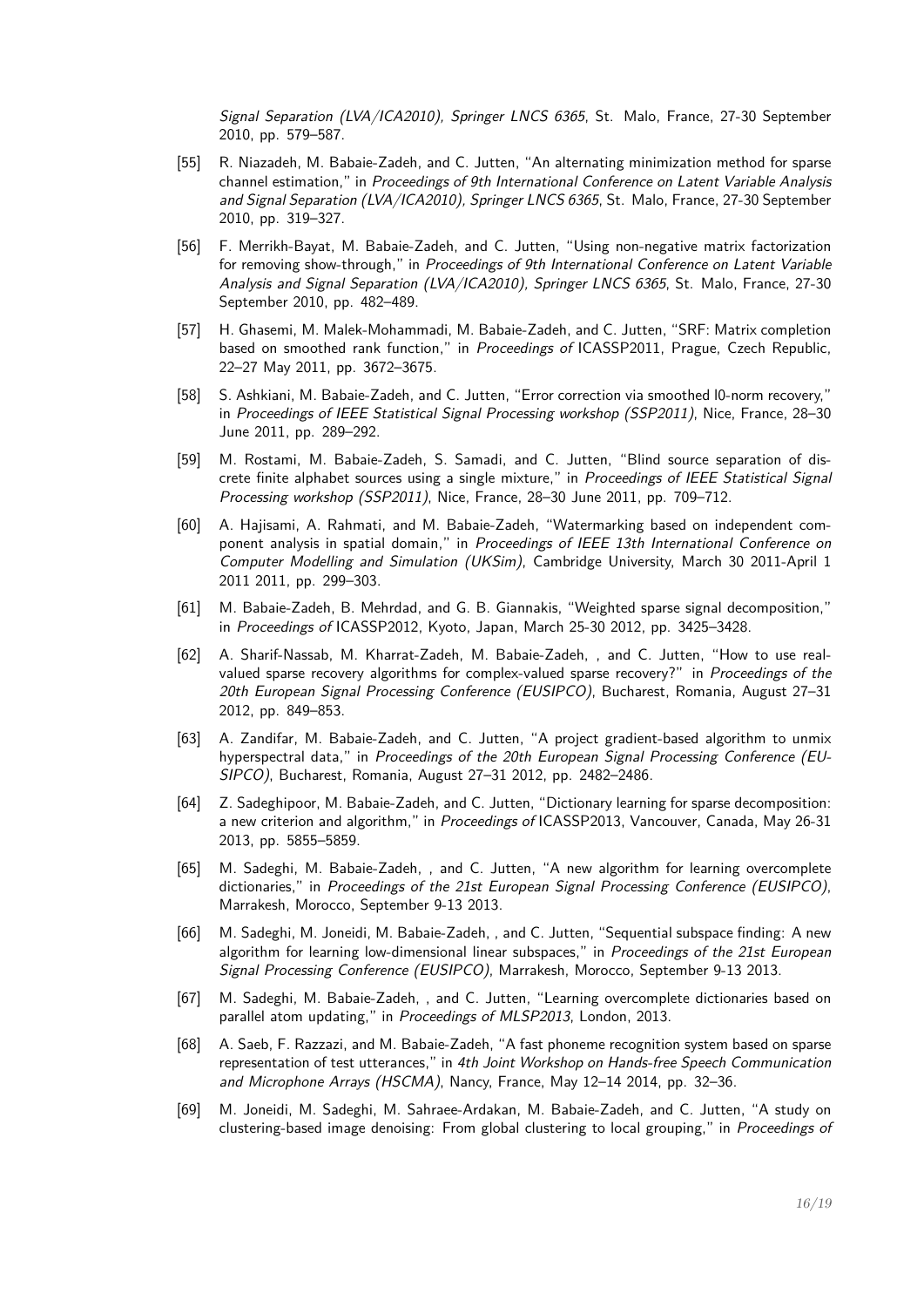the 22nd European Signal Processing Conference (EUSIPCO), Lisbon, Portugal, September 1-5 2014, pp. 1657–1661.

- [70] M. Joneidi, J. Golmohammady, M. Sadeghi, M. Babaie-Zadeh, and C. Jutten, "K-LDA: An algorithm for learning jointly overcomplete and discriminative dictionaries." in Proceedings of the 22nd European Signal Processing Conference (EUSIPCO), Lisbon, Portugal, September 1–5 2014, pp. 775–779.
- [71] M. Malek-Mohammadi, M. Jansson, A. Owrang, A. Koochakzadeh, and M. Babaie-Zadeh, "Doa estimation in partially correlated noise using low-rank/sparse matrix decomposition," in IEEE 8th Sensor Array and Multichannel Signal Processing Workshop (SAM), A Coruna, Spain, June 22–25 2014, pp. 373–376.
- [72] S. Amini, M. Sadeghi, M. Joneidi, M. Babaie-Zadeh, and C. Jutten, "Outlier-aware dictionary learning for sparse representation," in Proceedings of MLSP2014, Reims, France, September 21–24 2014, pp. 1–6.
- [73] M. B. Daneshvar, M. Babaie-Zadeh, and S. Ghorshi, "Scale invariant feature transform using oriented pattern," in Proceedings of Canadian Conference on Electrical and Computer Engineering (CCECE2014), Toronto, Canada, May 4–7 2014, pp. 1–5.
- [74] M. Niknejad, H. Rabbani, M. Babaie-Zadeh, and C. Jutten, "Image interpolation using gaussian mixture models with spatially constrained patch clustering," in Proceedings of ICASSP2015, Brisbane, Australia, 19-24 April 2015, pp. 1613–1617.
- [75] S. Daei, M. Babaie-Zadeh, and C. Jutten, "A map-based order estimation procedure for sparse channel estimation," in Proceedings of 12th International Conference on Latent Variable Analysis and Signal Separation (LVA/ICA2015), Springer LNCS 9237, Liberec, Czech Republic, 25-28 August 2015, pp. 344–351.
- [76] B. Ehsandoust, M. Babaie-Zadeh, and C. Jutten, "Blind source separation in nonlinear mixture for colored sources using signal derivatives," in Proceedings of 12th International Conference on Latent Variable Analysis and Signal Separation (LVA/ICA2015), Springer LNCS 9237, Liberec, Czech Republic, 25-28 August 2015, pp. 193–200.
- [77] M. Niknejad, M. Sadeghi, M. Babaie-Zadeh, H. Rabbani, and C. Jutten, "A dictionary learning method for sparse representation using a homotopy approach," in Proceedings of 12th International Conference on Latent Variable Analysis and Signal Separation (LVA/ICA2015), Springer LNCS 9237, Liberec, Czech Republic, 25-28 August 2015, pp. 271–278.
- [78] M. Sadeghi, M. Babaie-Zadeh, and C. Jutten, "Regularized low-coherence overcomplete dictionary learning for sparse signal decomposition," in Proceedings of the 24th European Signal Processing Conference (EUSIPCO), Budapest, Hungary, 29 August to 2 September 2016, pp. 369–373.
- [79] F. Sedighin, M. Babaie-Zadeh, B. Rivet, and C. Jutten, "Two multimodal approaches for single microphone source separation," in Proceedings of the 24th European Signal Processing Conference (EUSIPCO), Budapest, Hungary, 29 August to 2 September 2016, pp. 110–114.
- [80] B. Ehsandoust, B. Rivet, C. Jutten, and M. Babaie-Zadeh, "Nonlinear blind source separation for sparse sources," in Proceedings of the 24th European Signal Processing Conference (EUSIPCO), Budapest, Hungary, 29 August to 2 September 2016, pp. 1583–1587.
- [81] F. Sedighin, M. Babaie-Zadeh, B. Rivet, and C. Jutten, "A new algorithm for multimodal soft coupling," in Proceedings of 13th International Conference on Latent Variable Analysis and Signal Separation (LVA/ICA2017), Springer LNCS 10169, Grenoble, France, February 2017, pp. 162–171.
- [82] F. Ghayem, M. Sadeghi, M. Babaie-Zadeh, and C. Jutten, "Accelerated dictionary learning for sparse signal representation," in Proceedings of 13th International Conference on Latent Variable Analysis and Signal Separation (LVA/ICA2017), Springer LNCS 10169, Grenoble, France, February 2017, pp. 531–541.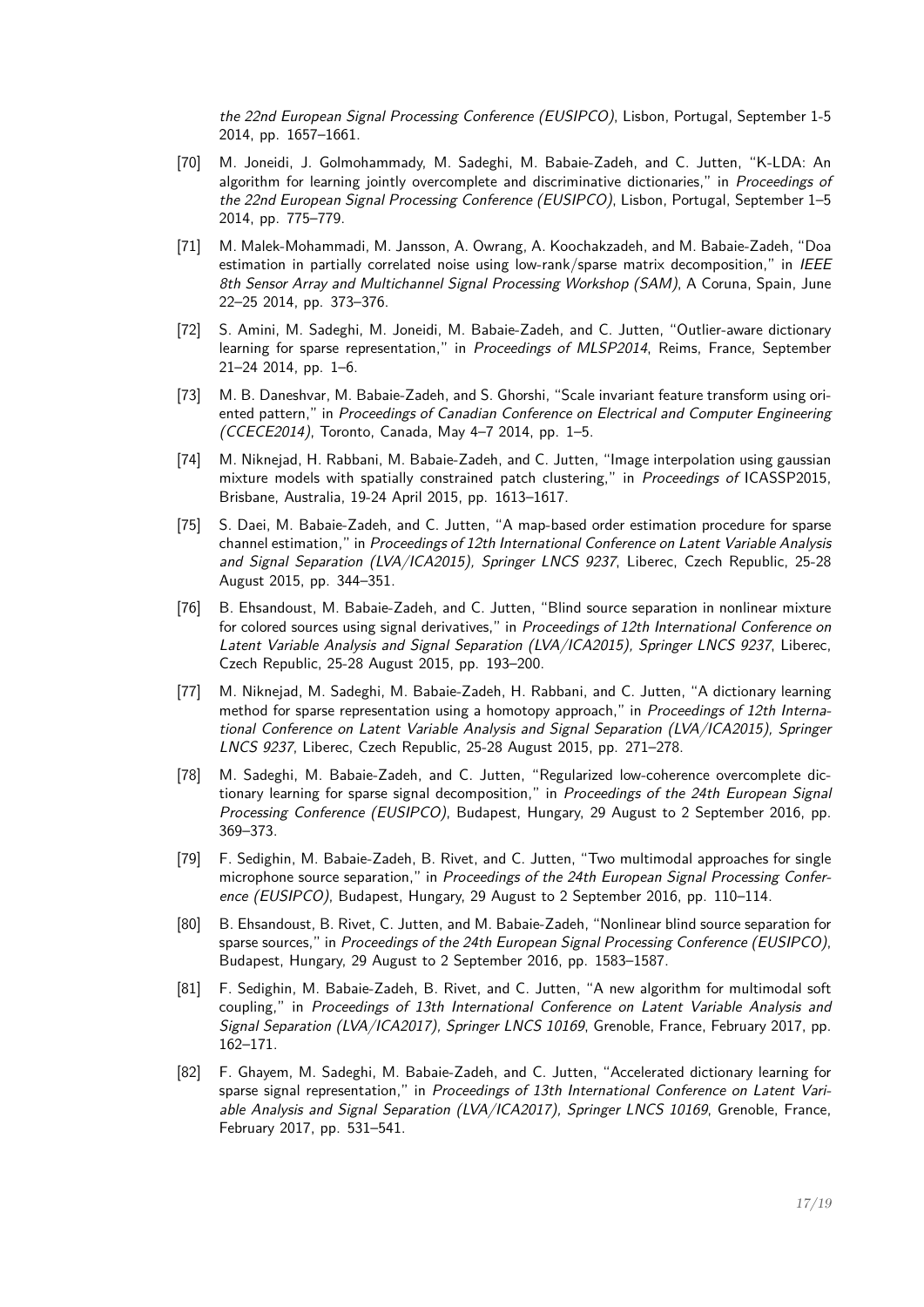- [83] B. Ehsandoust, B. Rivet, M. Babaie-Zadeh, and C. Jutten, "Blind compensation of polynomial mixtures of gaussian signals with application in nonlinear blind source separation." in *Proceedings* of ICASSP2017, New Orleans, USA, 5-9 March 2017, pp. 4681–4685.
- [84] G. Delfi, S. Aziznejad, S. Amani, M. Babaie-Zadeh, and C. Jutten, "A generalization of weighted sparse decomposition to negative weights," in Proceedings of the 25th European Signal Processing Conference (EUSIPCO), Kos island, Greece, 28 August to 2 September 2017, pp. 2146–2150.
- [85] A. S. Shamsabadi, M. Babaie-Zadeh, S. Z. Seyyedsalehi, H. R. Rabiee, and C. Jutten, "A new algorithm for training sparse autoencoders," in Proceedings of the 25th European Signal Processing Conference (EUSIPCO), Kos island, Greece, 28 August to 2 September 2017, pp. 2141–2145.
- [86] E. Sobhani, M. Sadeghi, M. Babaie-Zadeh, and C. Jutten, "A robust ellipse fitting algorithm based on sparsity of outliers," in Proceedings of the 25th European Signal Processing Conference (EUSIPCO), Kos island, Greece, 28 August to 2 September 2017, pp. 1195–1199.
- [87] S. Akhavan, S. Esmaeili, M. Babaie-Zadeh, and H. Soltanian-Zadeh, "Learning overcomplete dictionaries from markovian data," in Proceedings of IEEE 10th Sensor Array and Multichannel Signal Processing Workshop (SAM), Sheffield, UK, 8-11 July 2018, pp. 218–222.
- [88] J. Parsa, M. Sadeghi, M. Babaie-Zadeh, and C. Jutten, "Joint low mutual and average coherence dictionary learning," in Proceedings of the 26th European Signal Processing Conference (EUSIPCO), ROME, Italy, 3-7 September 2018, pp. 1739–1743.
- [89] E. Sobhani, P. Comon, and M. Babaie-Zadeh, "Data mining with tensor decompositions," in GRETSI2019, Lille, France, 26-29 August 2019.
- [90] J. Parsa, M. Sadeghi, M. Babaie-Zadeh, and C. Jutten, "A new algorithm for dictionary learning based on convex approximation," in Proceedings of the 27th European Signal Processing Conference (EUSIPCO), A Coruna, Spain, 2-6 September 2019.
- [91] M. Sadeghi, F. Ghayem, M. Babaie-Zadeh, S. Chatterjee, M. Skoglund, and C. Jutten, "L0soft: L0 minimization via soft thresholding," in Proceedings of the 27th European Signal Processing Conference (EUSIPCO), A Coruna, Spain, 2-6 September 2019.
- [92] E. Sobhani, P. Comon, C. Jutten, and M. Babaie-Zadeh, "Text mining with constrained tensor decomposition," in Proceedings of the Fifth International Conference on Machine Learning, Optimization, and Data Science (LOD), Certosa di Pontignano, Siena, Tuscany, Italy, 10-13 September 2019.
- [93] A. E. Khorashadi-Zadeh, M. Babaie-Zadeh, and C. Jutten, "A novel pruning approach for bagging ensemble regression based on sparse representation," in Proceedings of the IEEE International Conference on Acoustics, Speech and Signal Processing (ICASSP2020), Barcelona, Spain, 4-8 May 2020, pp. 4032–4036.
- [94] J. Parsa, M. Sadeghi, M. Babaie-Zadeh, and C. Jutten, "Low mutual and average coherence dictionary learning using convex approximation," in Proceedings of the IEEE International Conference on Acoustics, Speech and Signal Processing (ICASSP2020), Barcelona, Spain, 4-8 May 2020, pp. 3417–3421.
- [95] F. Shahriari-Mehr, J. Parsa, M. Babaie-Zadeh, and C. Jutten, "New dictionary learning methods for two-dimensional signals," in Proceedings of the 28th European Signal Processing Conference (EUSIPCO), Amsterdam, Netherlands, 18-22 January 2021, pp. 2021–2025.
- [96] H. Araghi, M. Babaie-Zadeh, and S. Achard, "Dynamic k-graphs: An algorithm for dynamic graph learning and temporal graph signal clustering," in Proceedings of the 28th European Signal Processing Conference (EUSIPCO), Amsterdam, Netherlands, 18-22 January 2021, pp. 2195–2199.

#### National Conferences

[1] M. Babaie-Zadeh and M. Tebyani, "Separating two overlapping speech signals," in 5th Iranian